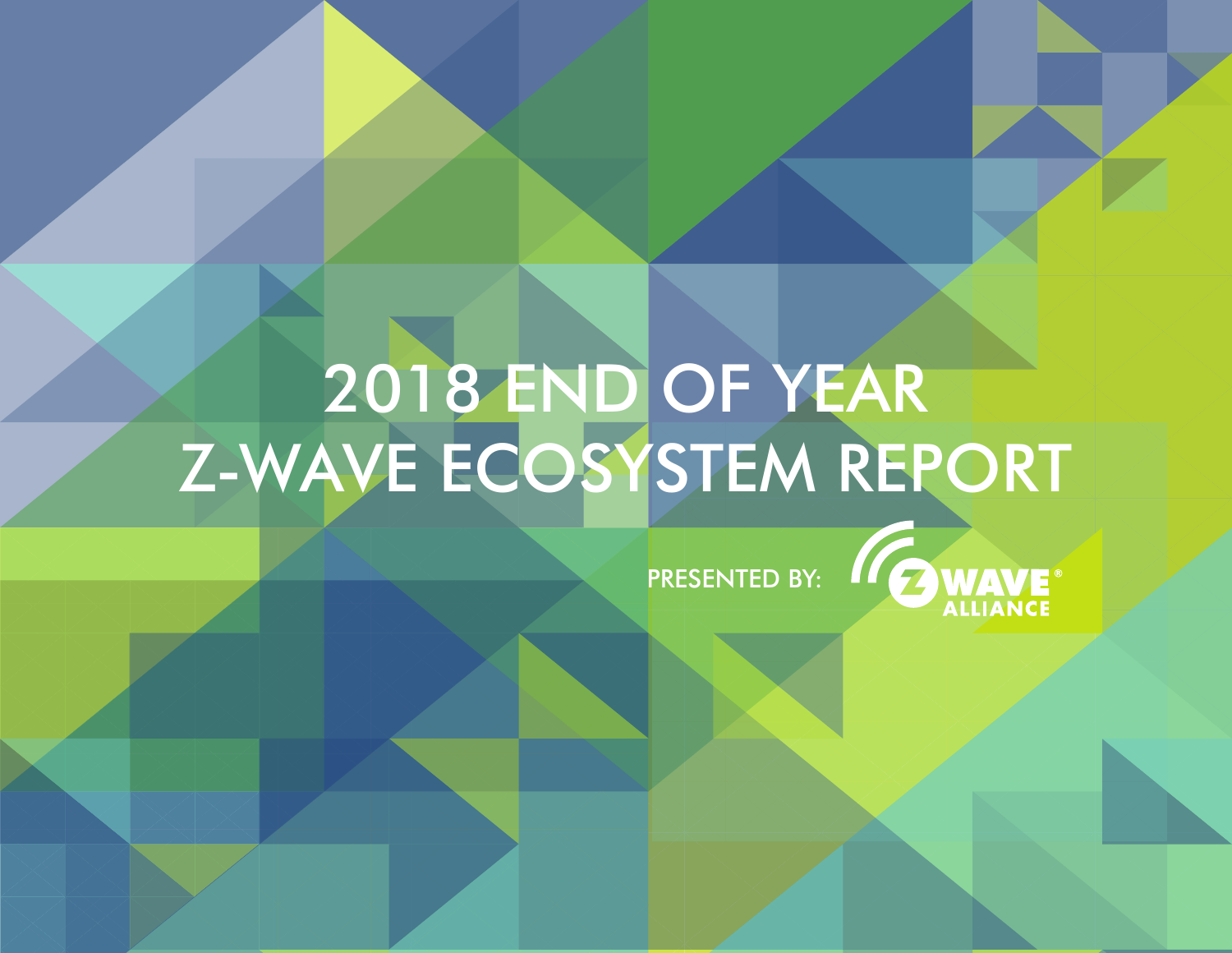# TABLE OF CONTENTS

| <b>EXECUTIVE DIRECTOR NOTE</b>         | 3              |
|----------------------------------------|----------------|
| <b>Z-WAVE BY THE NUMBERS</b>           | $\overline{4}$ |
| <b>Z-WAVE ECOSYSTEM GROWTH</b>         | 6              |
| THE FUTURE OF SMART HOME               |                |
| SMART OPPORTUNITIES FOR THE SMART HOME | 10             |
| <b>MEMBER SPOTLIGHTS</b>               | 15             |
| <b>MEET OUR BOARD OF DIRECTORS</b>     | 16             |
| <b>ALLIANCE ACTIVITIES IN 2018</b>     | 22             |
| <b>LOOKING AHEAD</b>                   | 29             |

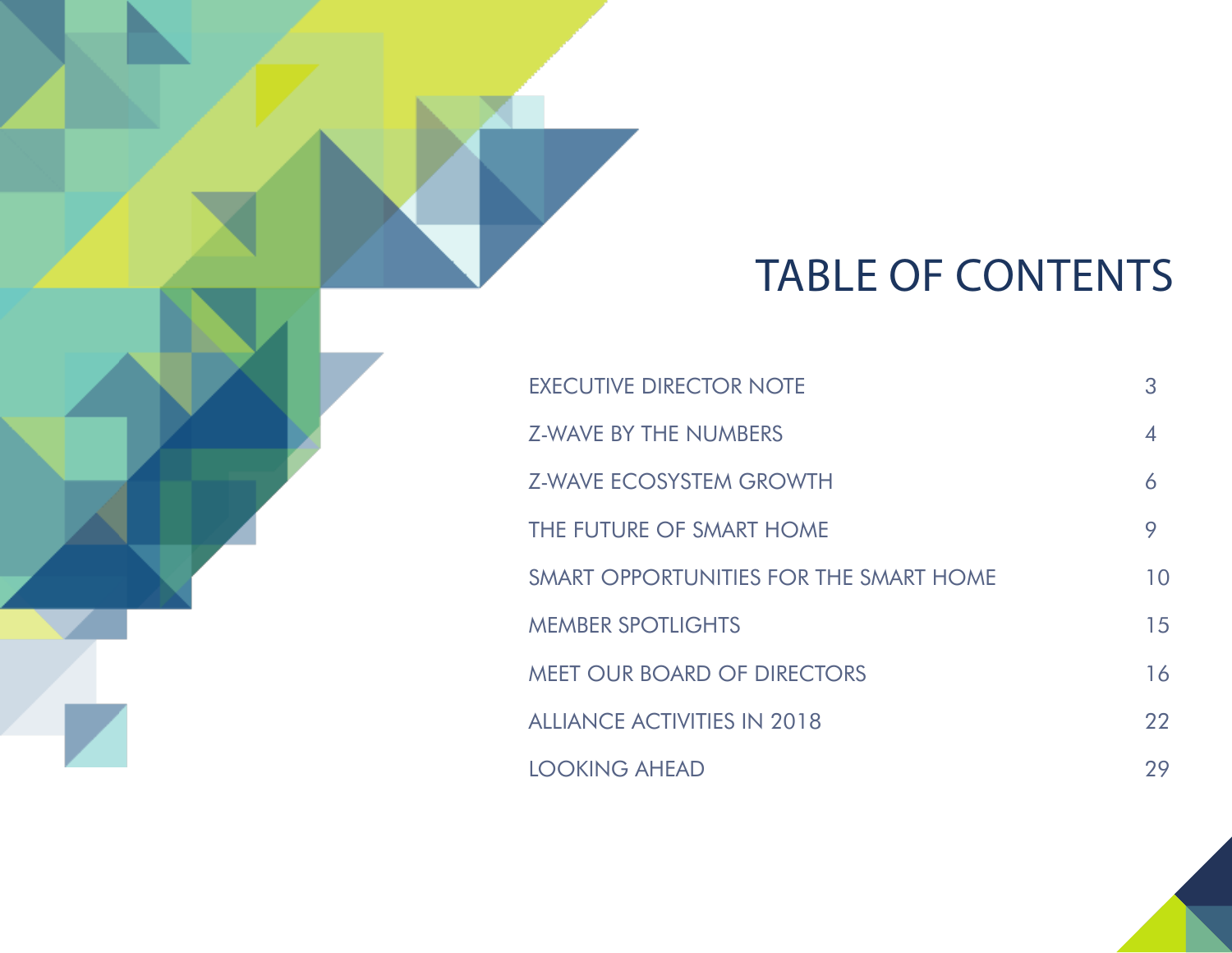# A NOTE FROM THE EXECUTIVE DIRECTOR

I knew when I started with the Z-Wave Alliance in 2015 that we were on the brink of something huge. The "smart home," "home automation," "connected living" or whatever other terms we see associated with this movement has gone from an early adopter market with a lot of potential to an explosion in consumer and B2B industries. And lucky us — with a full decade of learning, growth and advancements behind us, Z-Wave was perhaps the most prepared of all technologies for the smart home to become a reality. We've known for years that low-power mesh networks wouldn't just be important they would absolutely necessary for the smart home to succeed. It's no surprise that with the growth and early success of the smart home, the Z-Wave ecosystem has enjoyed early success and continues to expand with the market.

We decided it was time to put out a formal report of sorts — to benchmark where we've been and where we are going. And while the excitement over connected living is real, the details on what the future looks like are still hazy. We know we will face serious threats to privacy and security of these devices and they are threats we cannot afford to ignore. As we build the Internet of Things for our homes, cities, schools, hospitals and office buildings, we must address the fundamental issues that continue to challenge adoption: ease of installation and use, demonstrating the real benefits of this technology for consumers and of course — the big one — the protection of connected devices from cyber intrusion and data leaks. It won't be one group, company or brand that solves all of these issues. It will require us to work together, to find common ground and understand that a rising tide really does lift all boats. If we want the smart home to become reality, we must work to lift the tide.

I am honored to be leading that charge here at the Z-Wave Alliance, with our 700+ strong membership base; I know there is much more work to be done.

Join us.

- Mitchell Klein, executive director, Z-Wave Alliance

A NOTE FROM EXECUTIVE DIRECTOR THE Z-WAVE BY THE NUMBERS TOGETHER, WE ARE Z-WAVE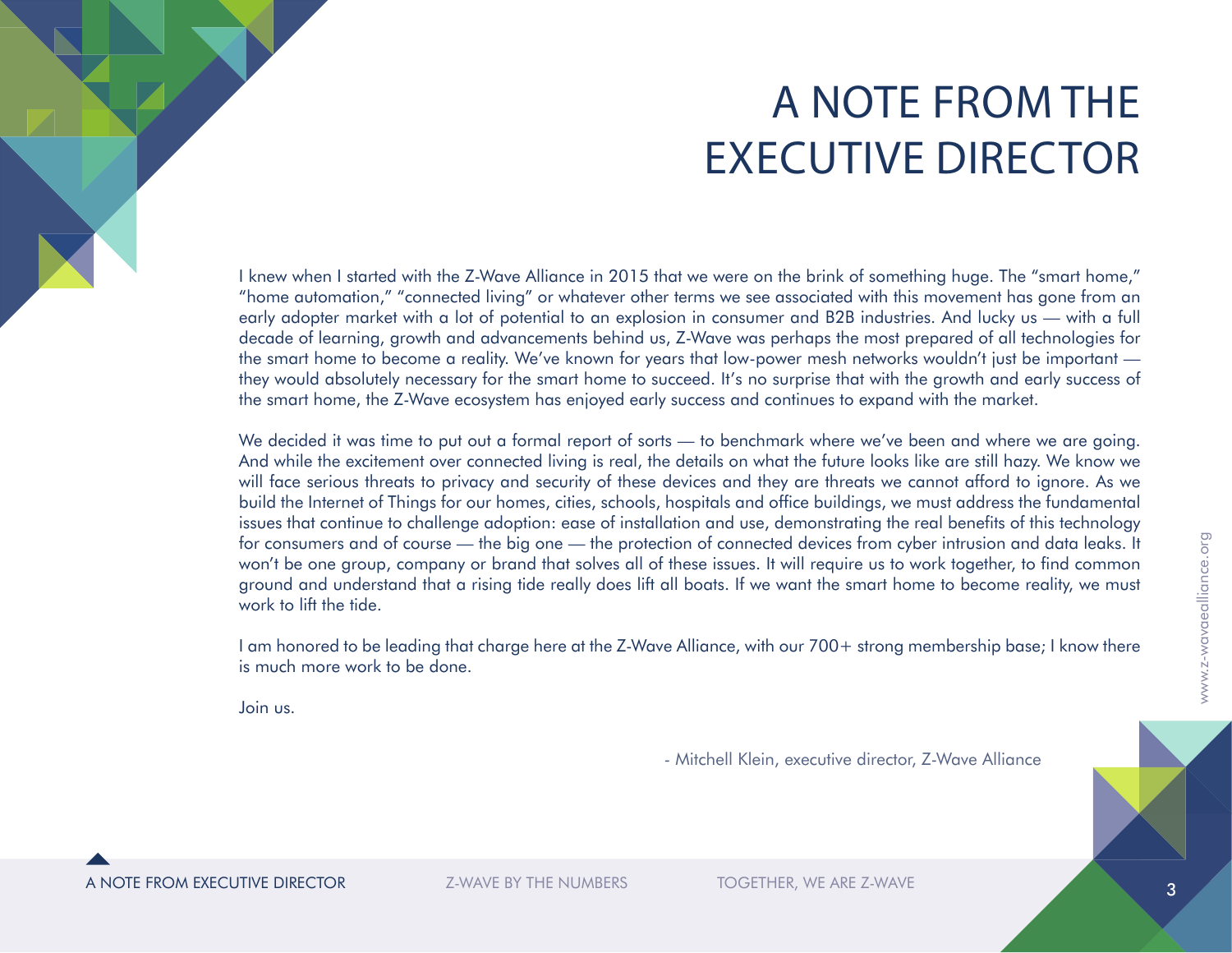### Z-WAVE BY THE NUMBERS

AS AN EARLY LEADER, THE Z-WAVE ALLIANCE HAS ACHIEVED SUBSTANTIAL GROWTH AND MOMENTUM AS THE SMART HOME MARKET EXPANDS.



A NOTE FROM EXECUTIVE DIRECTOR **Z-WAVE BY THE NUMBERS** TOGETHER, WE ARE Z-WAVE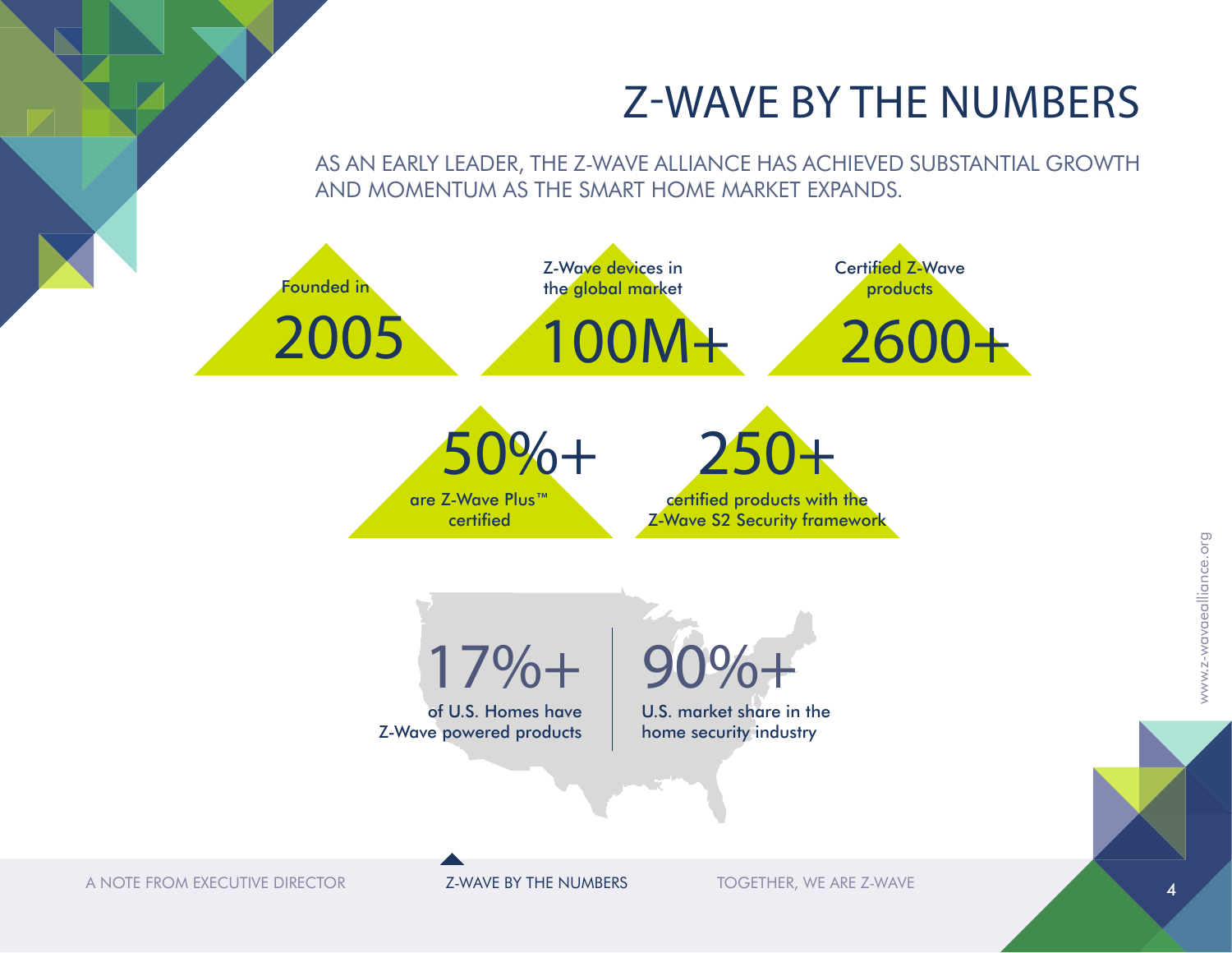### TOGETHER, WE ARE Z-WAVE

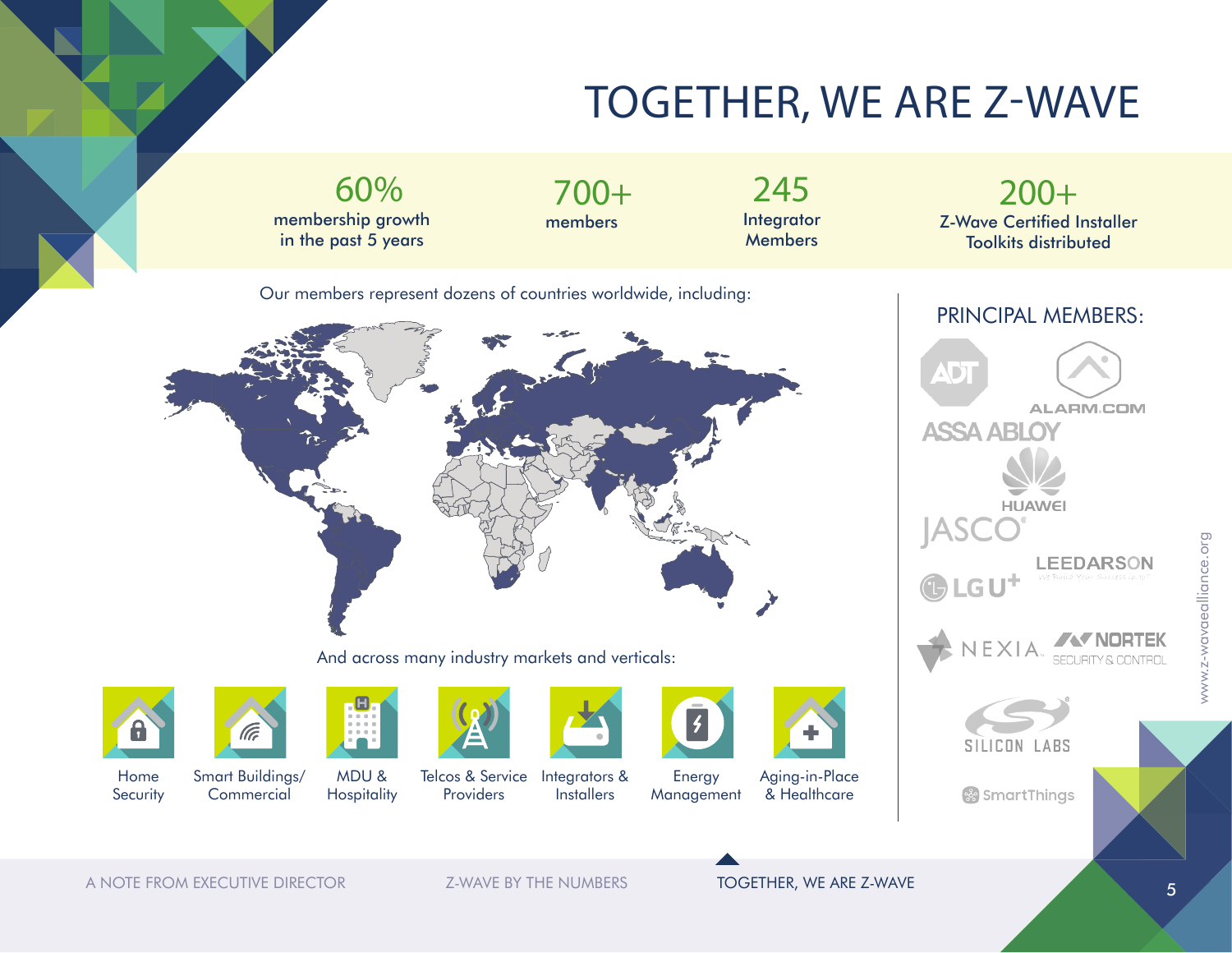# Z-WAVE **ECOSYSTEM** GROWTH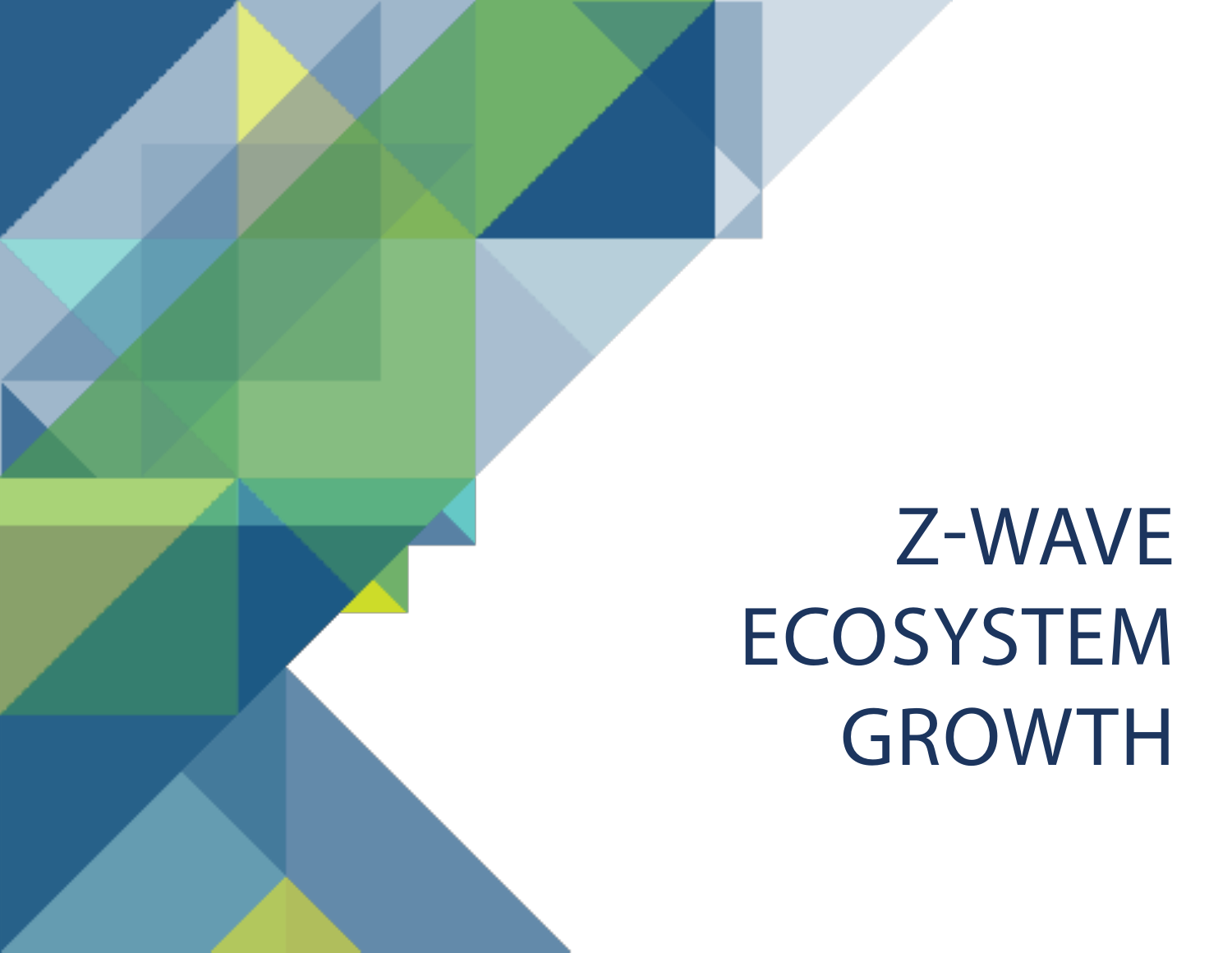### LOOKING BACK AND AHEAD

Z-Wave was a wireless radio standard designed to support the smart home — well before anyone had used that phrase. Developers and early adopters knew that to succeed, a standard had to not only use low amounts of power and not interfere with other household electronics but also grow stronger (not slower) as devices were added. Z-Wave's legacy as one of the original mesh technologies for smart home control continues today with the 700+ members of the Z-Wave Alliance.



#### THE HISTORY OF Z-WAVE

LOOKING BACK AND AHEAD

THE FUTURE OF SMART HOME

SMART OPPORTUNITIES FOR THE SMART HOME

Z-WAVE IN THE NEWS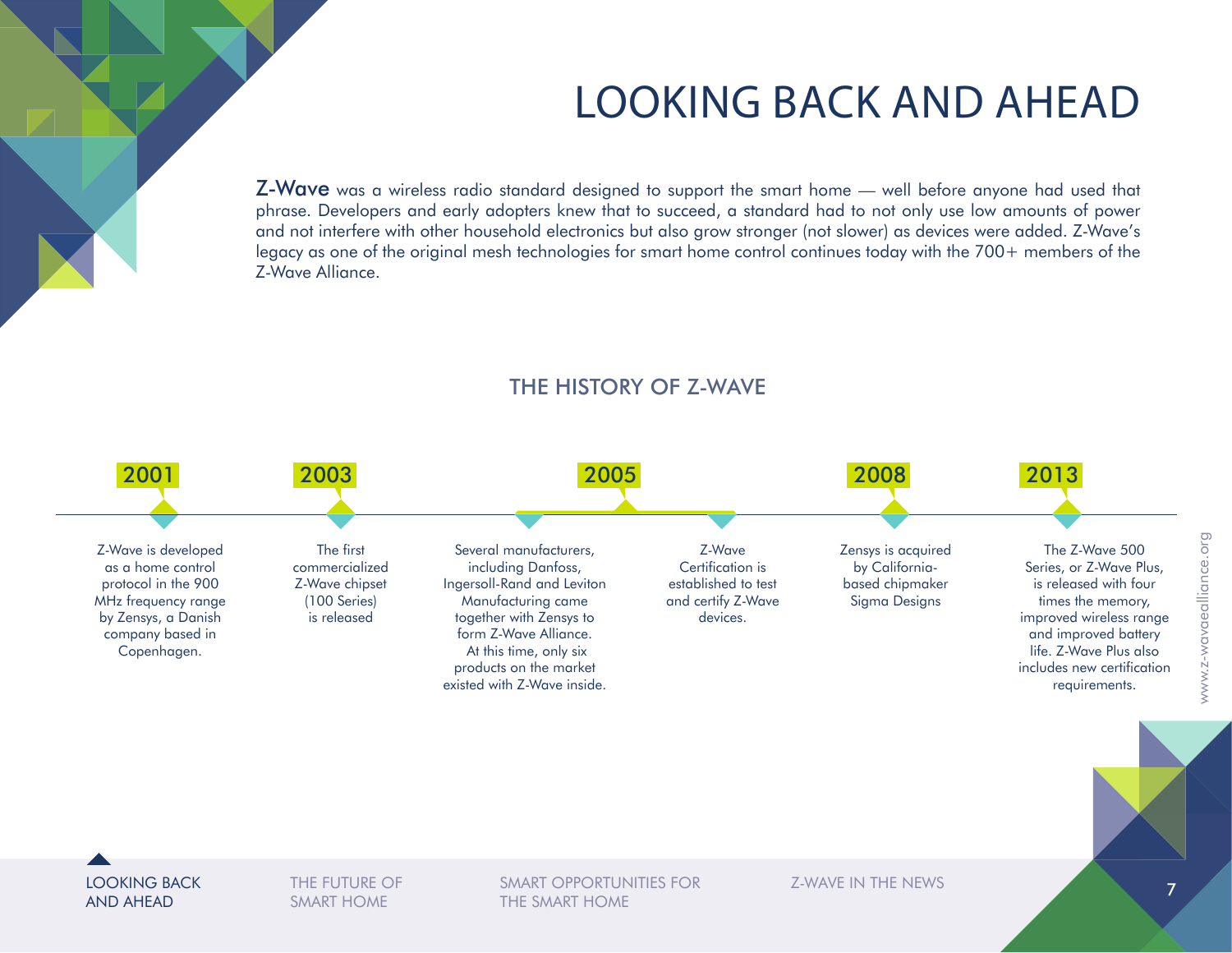### LOOKING BACK AND AHEAD



THE SMART HOME

AND AHEAD

SMART HOME

www.z-wavaealliance.org

www.z-wavaealliance.org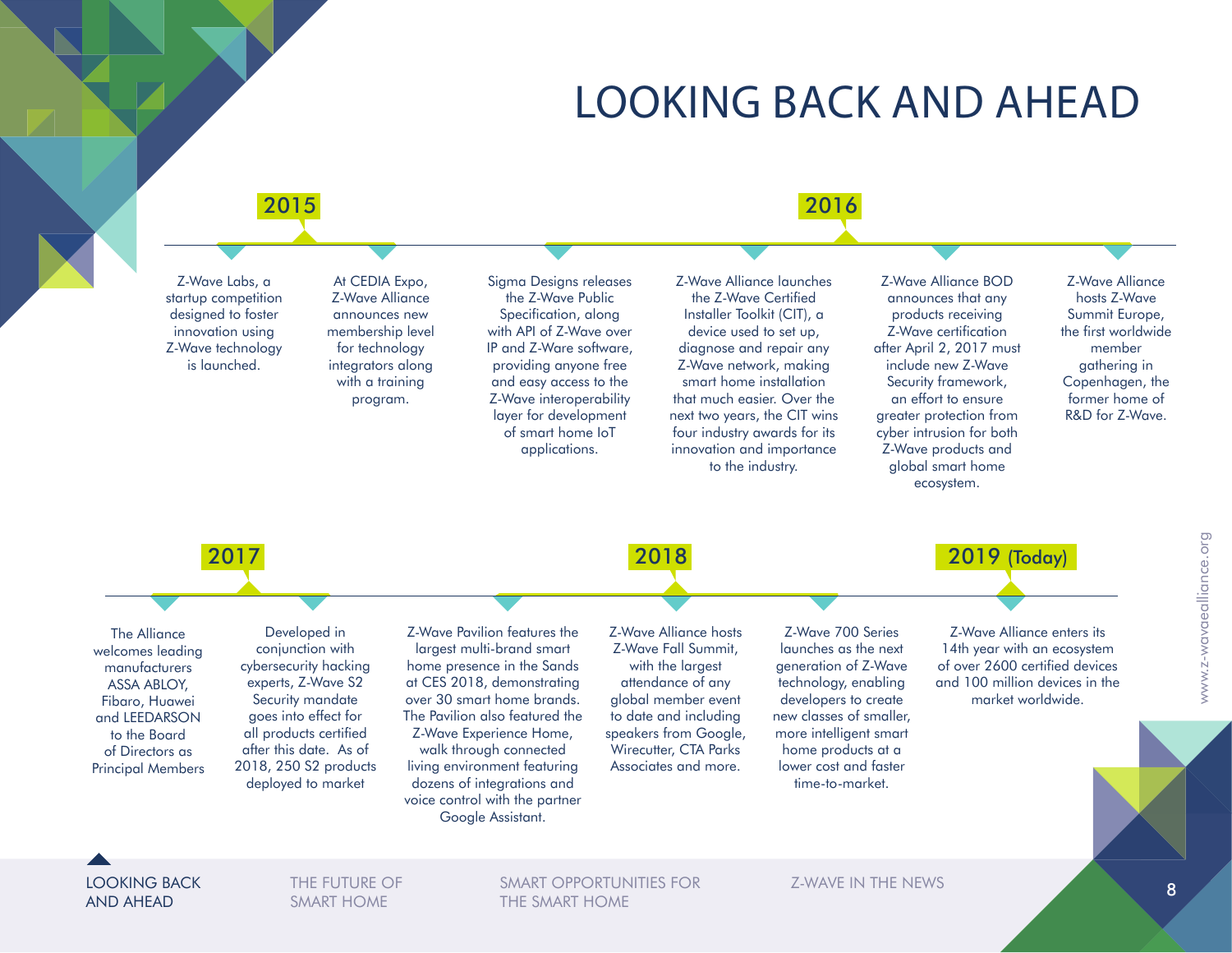## THE FUTURE OF SMART HOME: A LOOK AT Z-WAVE INNOVATION

Mesh wireless networks like those enabled by Z-Wave, allow for greater product interoperability, stronger and more reliable network communications and powerful device security and range. As the market matures, the possibility for truly intelligent homes that go beyond simple connectivity and control becomes reality. Artificial intelligence, voice control, contextual awareness and machine learning will all play a role in future solutions.

We are closer than ever to a context-aware smart home, where applications will respond and adapt automatically to changes in the home and environment through sensing technology that can detect user proximity or environmental factors.

The latest Z-Wave 700 series platform from Silicon Labs, officially available in 2018 to developers, has enhanced technology and performance to enable the artificial intelligence and edge computing trends and is built to power the context-aware smart home. To be useful in the smart home, technologies like AI and machine learning will require a new generation of sensors reporting data about the environment, behaviors, habits and schedules of people in each dwelling to improve the quality of the user's interaction with the devices.The newest Z-Wave technology developments will allow for significantly longer battery life and propel the growth of sensors and battery-powered wireless devices in the future.

With the worldwide smart home market expected to grow to 1.3 billion devices shipped annually by 2022, much of that adoption and growth will be driven by sensors that enable AI and edge computing applications, which can deliver smart experiences in new verticals such as security, agingin-place, energy, voice control and insurance,"

said Adam Wright, IDC Senior Analyst, Consumer IoT.

"Advances in wireless technology, such as Z-Wave 700, are driving the batterypowered sensor trend and making these devices easier to install and deploy."1

LOOKING BACK AND AHEAD

THE FUTURE OF SMART HOME

SMART OPPORTUNITIES FOR THE SMART HOME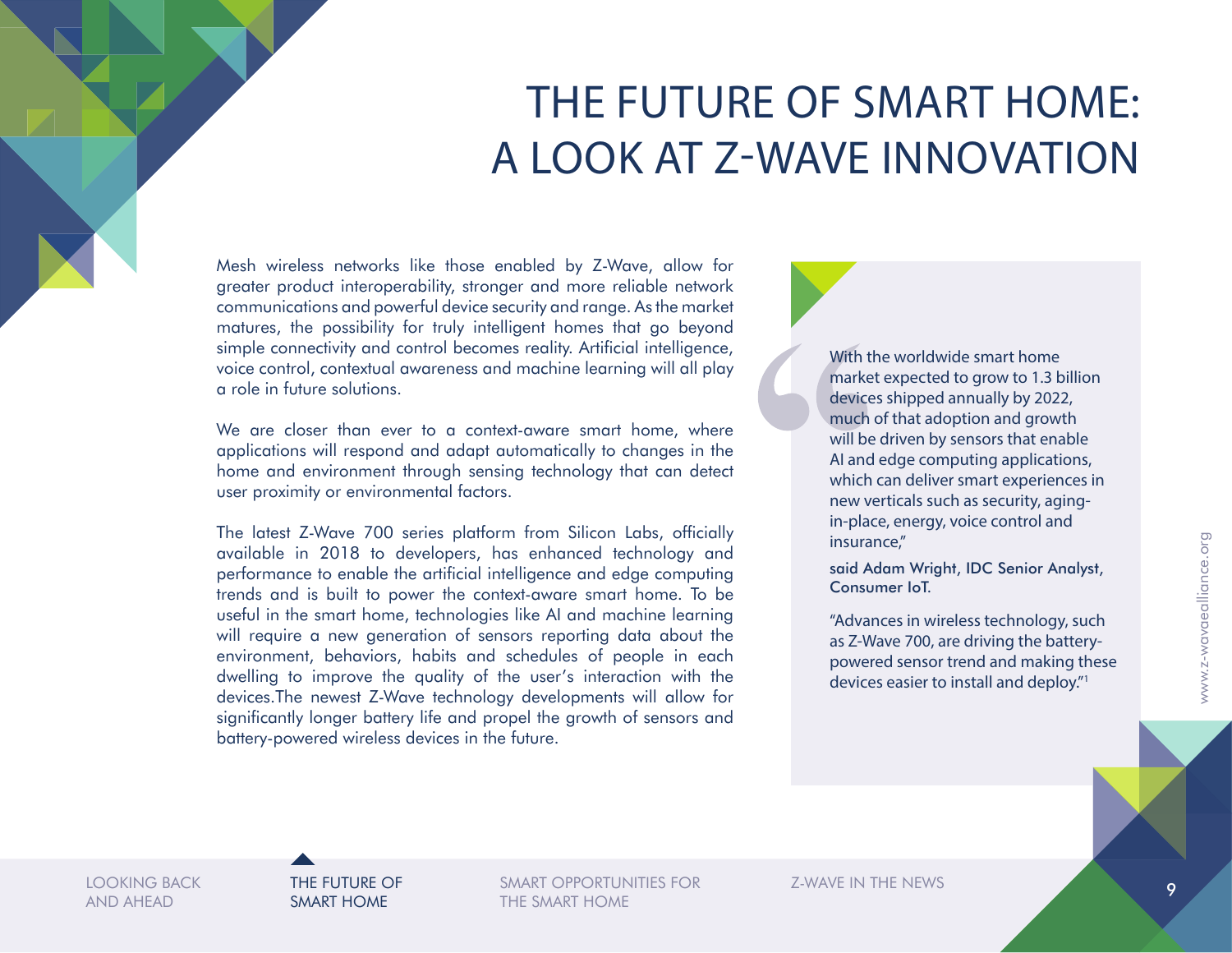### SECURITY - DIY + DIFM

- As products like smart speakers continue to get credit for boosting smart home adoption, the residential security market is still a huge driver for consumers. With the rise of do-it-yourself home security solutions that make connected living and strong smart home functionality the core of their solution, brands like abode systems, Ring and Scout utlize Z-Wave to give their consumers a variety of products to add to their system.
- As DIY grows, legacy powerhouse brands like ADT, Vivint and Alarm.com continue to see demand for professionally installed solutions. Many consumers aren't interested in diving into self-installation and want professional help aka "do it for me."

ADT reported that 40% of their 7.2 million subscriber base were users of ADT Pulse, the company's smart home offering.2



7.2MLN 40% of

Z-Wave has over 90% US market share in traditional security monitoring providers

90%+

THE FUTURE OF SMART HOME

LOOKING BACK THE FUTURE OF **SMART OPPORTUNITIES FOR** TELEVALUE IN THE NEWS THE REAL THE REAL TELECTRONIC IN THE REAL T THE SMART HOME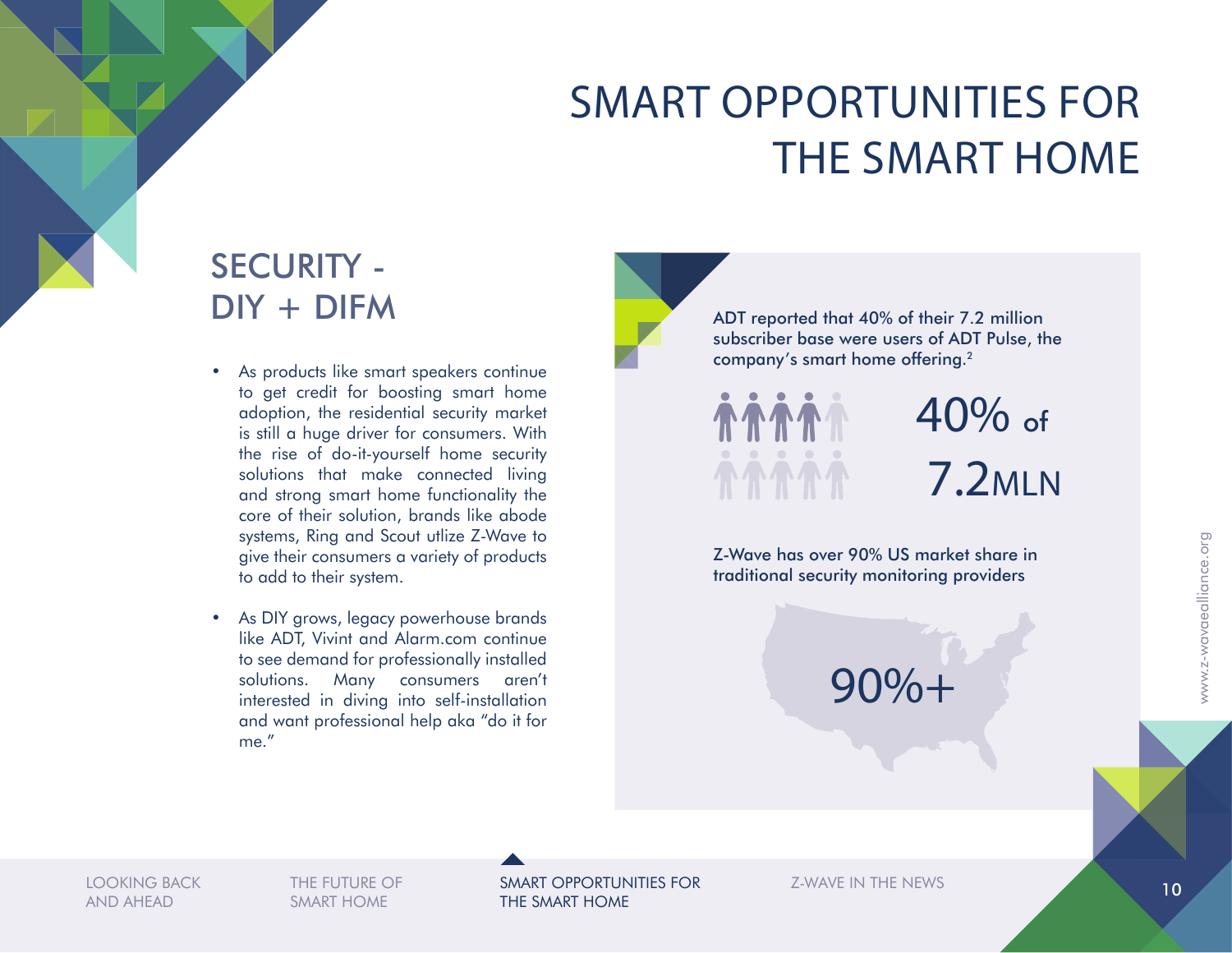### INSURANCE:

As smart home goes mainstream, home insurance providers are thinking about ways to leverage the innovation and starting slow by offering small discounts for customers who install certain connected safety and security products. The insurance sector has been slow to create large scale change around this technology but it hasn't stopped smart home brands from making their case on why insurers should pay attention.

In the future, insurance providers will more often look for partnerships and opportunities to engage with smart home manufacturers. Liberty Mutual, for instance, has invested in smart home startups like August Smart Lock (also a Z-Wave member) and Nationwide has championed smart home adoption in the past and announced in 2017 a \$100 million investment in insurtech<sup>3</sup>

Smart locks are great at letting you know who is coming and going and minimizing the risk of giving out your key or leaving it outside, but a smart lock that is synced to a monitored wholehome smart security system with a doorbell camera, so you can see who's trying to get in? The use cases become more powerful when multiple devices work together along with an intelligent back-end and a system collecting data to change how insurance companies can look at mitigation, risk and claims.



69% of all water heater failures result from a slow leak or a sudden burst.4

In 2016, 5.3% of insured homes had a claim, property damage, including theft, accounted for 97.1% of those claims.5

One of the strongest benefits of a smart home is its ability to help prevent a home or building from damage — whether that is weatherrelated, appliance — or home structure failure-related, or human-related (i.e., burglary or theft). A smart home, if set up to do so, can help keep a home safe — but is getting a notification on your smartphone about a sensor detecting water in the basement really a game changer? Maybe not by itself, but give consumers access to a water management device that can actually turn off a water source from the app on their phone? That is a compelling story for an insurer." — IoT Agenda, October 2018

LOOKING BACK AND AHEAD

THE FUTURE OF SMART HOME

SMART OPPORTUNITIES FOR THE SMART HOME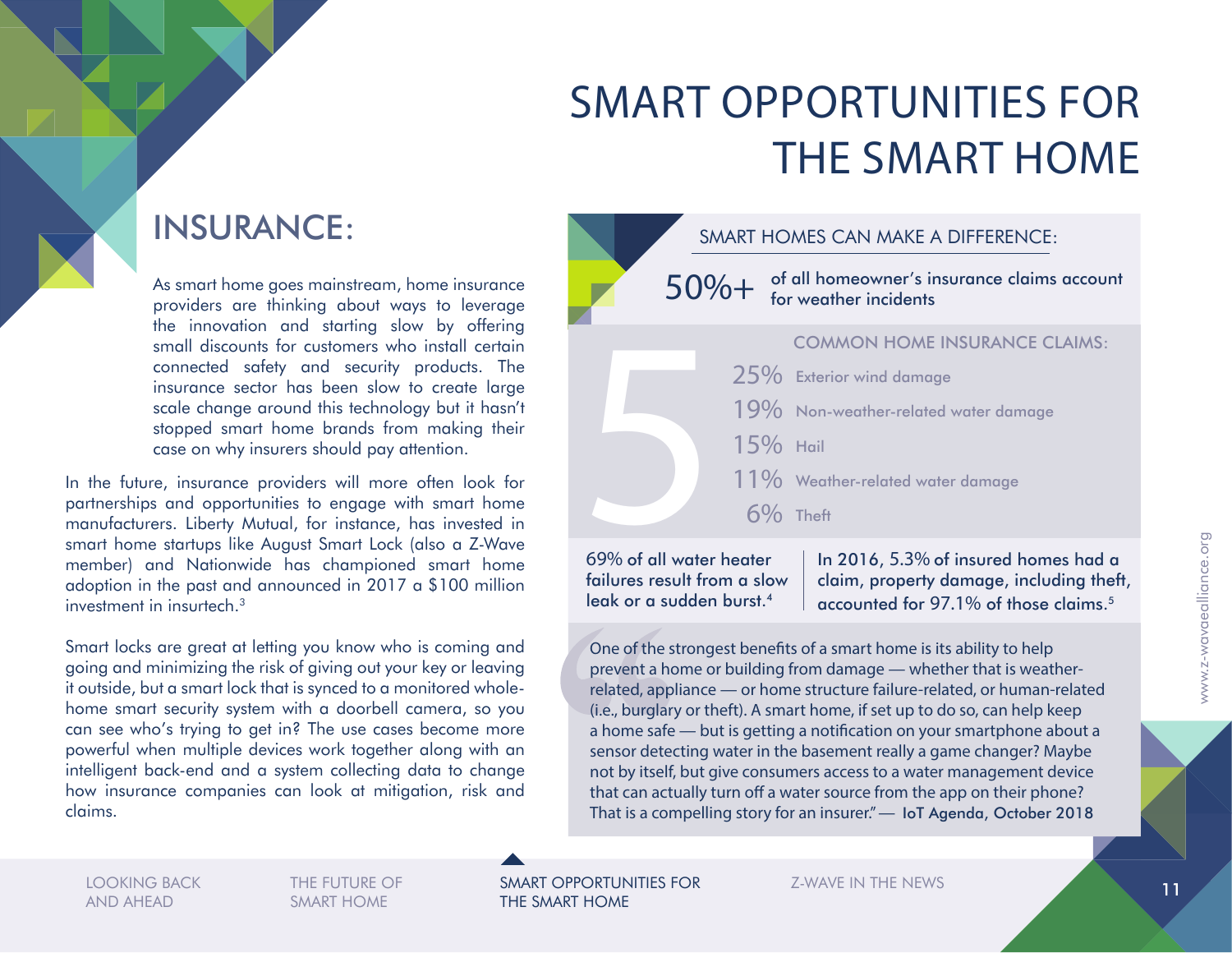### TELCOS / SERVICE PROVIDERS

For telecommunications (telcos) companies, the value of smart home lies in its ability to bring various devices in a home together including TV and internet, into a single, bundled platform. And as more consumers add smart home gear to their existing entertainment and connected setups, telcos are looking at ways that they can be a part of this emerging revenue stream.

The challenge from cord cutters and competition from tech giants are real threats and telcos are looking at new offerings like connected devices along with freemium models to entice younger consumers and keep existing ones.

Telco adoption is playing a large role in Europe: the largest telco in Europe (by revenue), Deutsche Telekom, announced earlier this year their expansion into the smart home via a partnership with Norweigan telco Hitch. According to reporting from Energati, "Deutsche Telekom's Smart Home solution has already been rolled out to seven countries in Europe, and with the launch of the joint initiative with Hitch, the companies can reach out to up to 150,000 customers in Norway through the 15 power providers."

#### From a 2018 ABI Research report,

CSPs are being threatened in a market increasingly driven by the likes of Google and Amazon with a range of products and services from AI-powered smart home voice control smart speakers to security solutions,"

said Pablo Tomasi Senior Analyst at ABI Research.

"But things are changing and CSPs are accelerating their strategies for the smart home. Telefonica with Aura, Orange with Djingo, and SK Telecom with Nugu lead the way of CSPs developing AI assistant to support their smart home play. Now is the time for CSPs to be more aggressive in tying the usage of their AI assistants to their other connected and smart home offerings."6

AND AHEAD

THE FUTURE OF SMART HOME

LOOKING BACK THE FUTURE OF **SMART OPPORTUNITIES FOR** TELEVALUE IN THE NEWS THE REAL TELEVISION OF THE REAL TELEC THE SMART HOME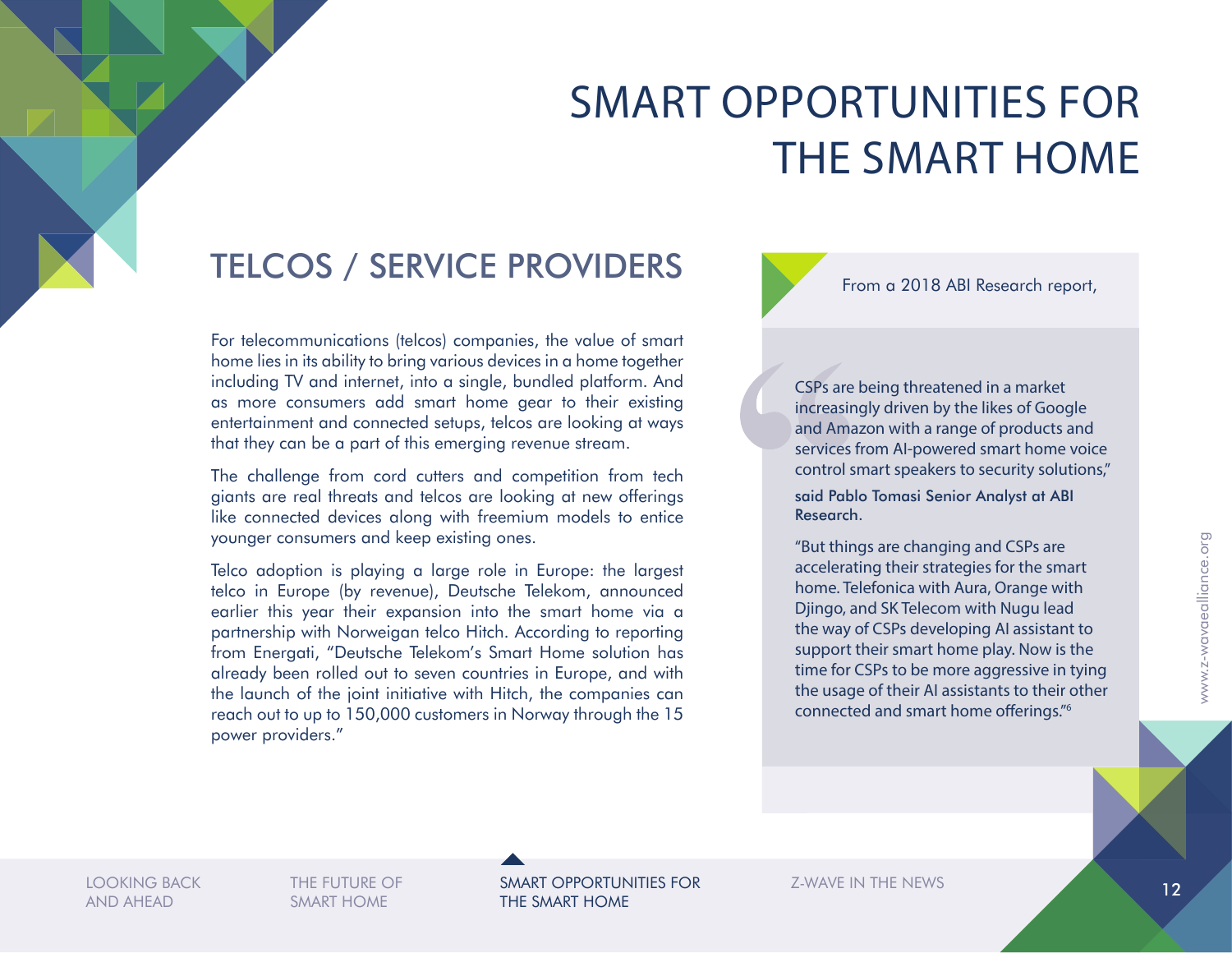#### **COMMERCIAL**

Connected technology is moving beyond the home and into commercial applications: large-scale installations in buildings like offices, MDUs, hospitality, retail and more. Many professionals who install lighting and building automation systems are starting to see smart technology as a great fit for both residential and larger commercial projects that can help save energy costs, reduce operational redundancy, provide for a productive working environment, and streamline lighting, security and more.

For example, Z-Wave Alliance member Parakeet offers a gateway and suite of software products that enable the deployment and management of home automation to large-scale rental properties.

Alliance members like Evolve Controls are also involved in MDU properties (multi-dwelling units) and hospitality, outfitting hotels with the latest connected technology to give travelers a complete experience along with the convenience they expect.

### DIGITAL HEALTH

Digital health and applications to help support the United State's rapidly aging population are also quickly emerging field in connected technology. There are numerous ways that devices like sensors, smart security, and others, can help keep those choosing aging in place, or in hospital or health service fields where patient monitoring is a consideration.

Alliance member Systech and its partners have created SysMED, a healthcare IoT solution the brings several benefits to health organizations, caregivers, and even family members of patients. The use of Z-Wave brings with it the simplicity of wireless installation and the robustness of a mesh networking solution.

Example Z-Wave devices for this application include door contact sensors to monitor restroom usage. Also, a bed sensor, customized with Z-Wave, is used to monitor real-time patient movement as well as unexpected bed moisture. Besides patient monitoring, the SysMED solution monitors the health of the medical equipment used in a patient's room. This includes monitoring the status of specialized medical equipment and generating alerts caused by conditions such as a low battery, or if a device is experiencing behavior outside of normal parameters. Advanced data analytics helps minimize equipment downtime.

LOOKING BACK AND AHEAD

THE FUTURE OF SMART HOME

SMART OPPORTUNITIES FOR THE SMART HOME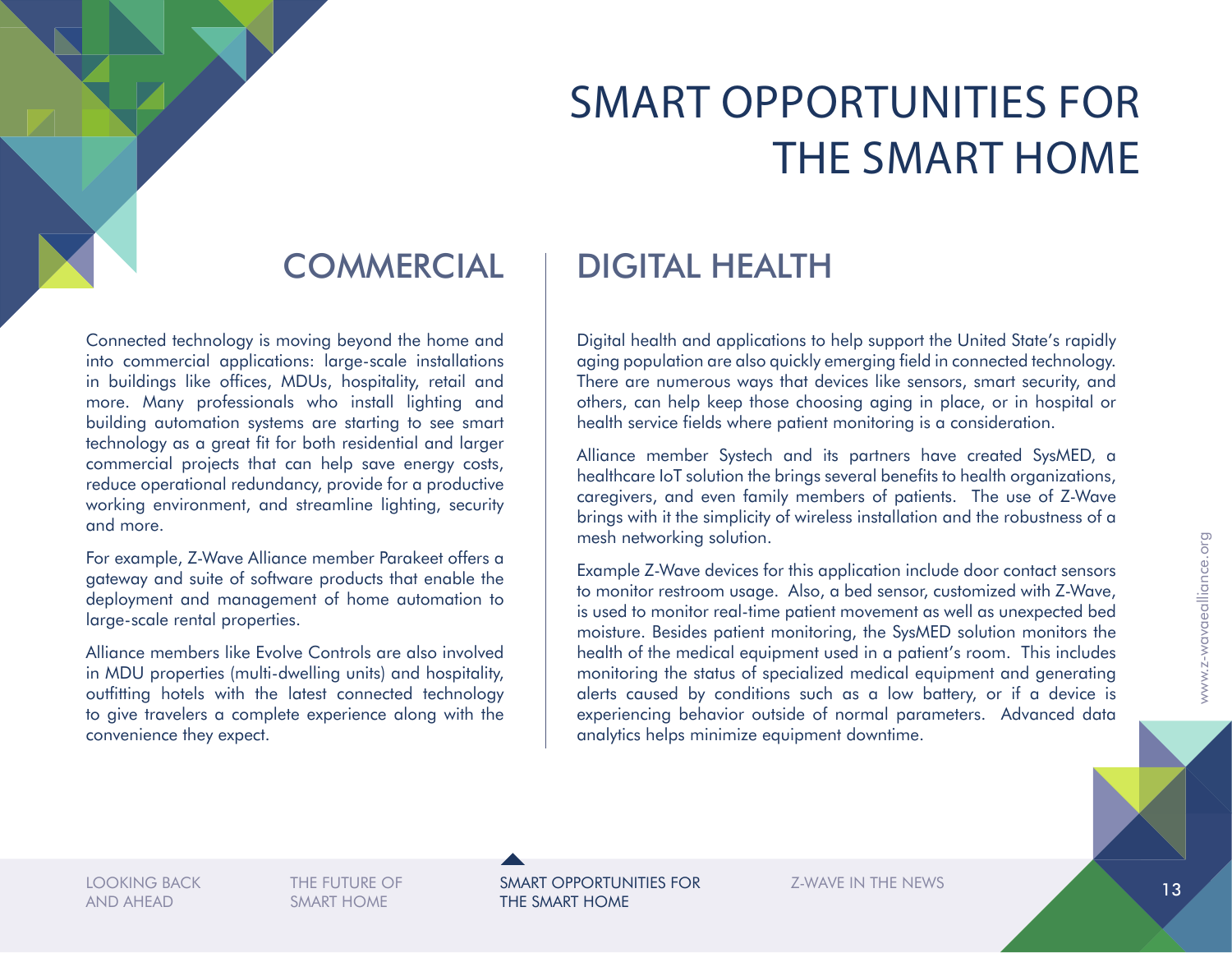### Z-WAVE IN THE NEWS

One of the core jobs of the Z-Wave Alliance is to educate and advocate for Z-Wave wireless technology to consumers, relevant vertical markets, decisionmakers, journalists and analysts.Throughout the years, Alliance leadership and members have insured that Z-Wave has remained at the forefront.



LOOKING BACK AND AHEAD

THE FUTURE OF SMART HOME

SMART OPPORTUNITIES FOR THE SMART HOME

Z-WAVE IN THE NEWS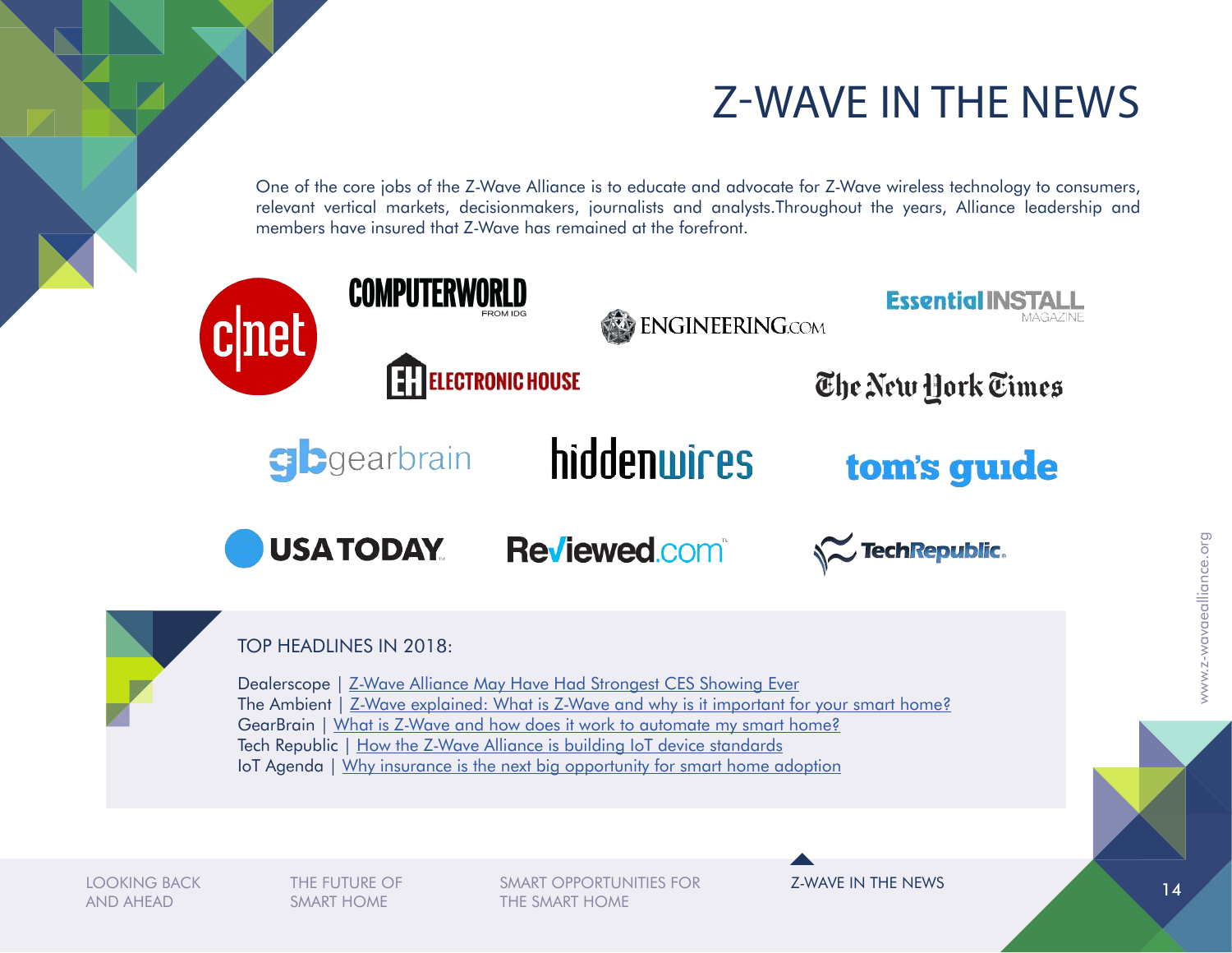# MEMBER SPOTLIGHTS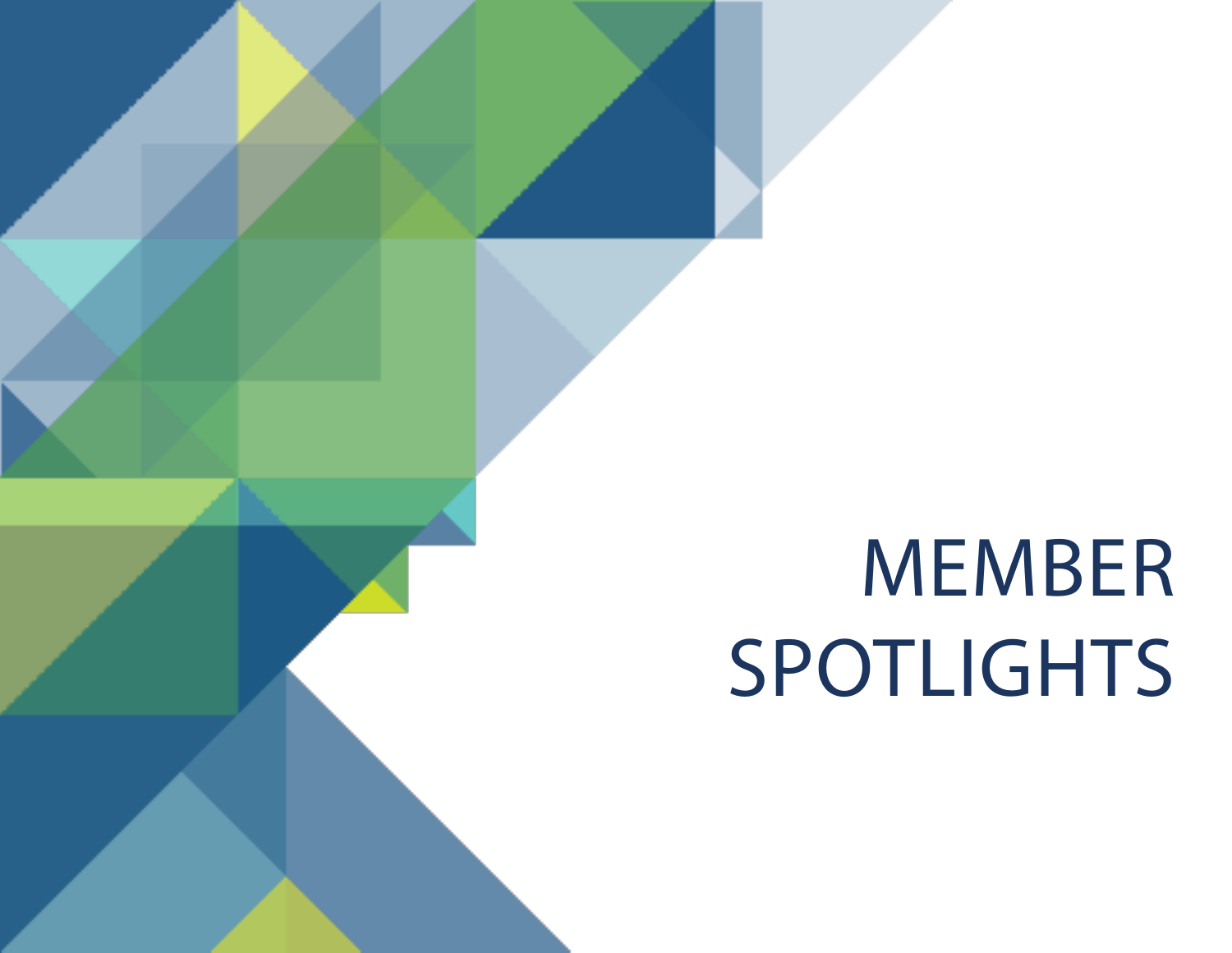### MEET OUR BOARD OF DIRECTORS

The Z-Wave Alliance is fortunate to have a cadre of Principals Members who lead our Board of Directors; made up of some of the leading voices and names in smart home and connected technology, their leadership, experience and vision for the future of smart home lend unparalleled value and guidance to the Z-Wave Alliance and Z-Wave technology, and its progress in the market.



#### YEAR JOINED: 2014

ADT is the leading security system provider in the U.S. and has been a staple in American home and business security for over 140 years. ADT also serves nearly 8 million customers throughout North America and operates more than 200 local branch offices. The award-winning ADT Pulse home security and automation solution is Z-Wave compatible and is an important part of the Z-Wave ecosystem.



#### YEAR JOINED: 2017

#### ALARM.COM

Alarm.com is the leading platform for the intelligently connected property. Millions of people depend on Alarm.com's technology to monitor and control their property from anywhere. Centered on security and remote monitoring, the Alarm.com platform addresses a wide range of market needs and enables application-based control for a growing variety of IoT devices with security, video monitoring, intelligent automation and energy management solutions available through a network of thousands of professional service providers in North America and around the globe.

www.adt.com

#### www.alarm.com

### **ASSA ABLOY**

ASSA ABLOY brings a legacy of success in the global smart<br>home market as a leading global provider of Z-Wave enabled YEAR JOINED: 2017<br>door locks, offering the largest alobal selection of Z-Wave door locks, offering the largest global selection of Z-Wave controller integrations. In addition to its global success in the residential lock market, ASSA ABLOY also manufactures a range of products, solutions and services for commercial markets worldwide. www.assaabloy.com

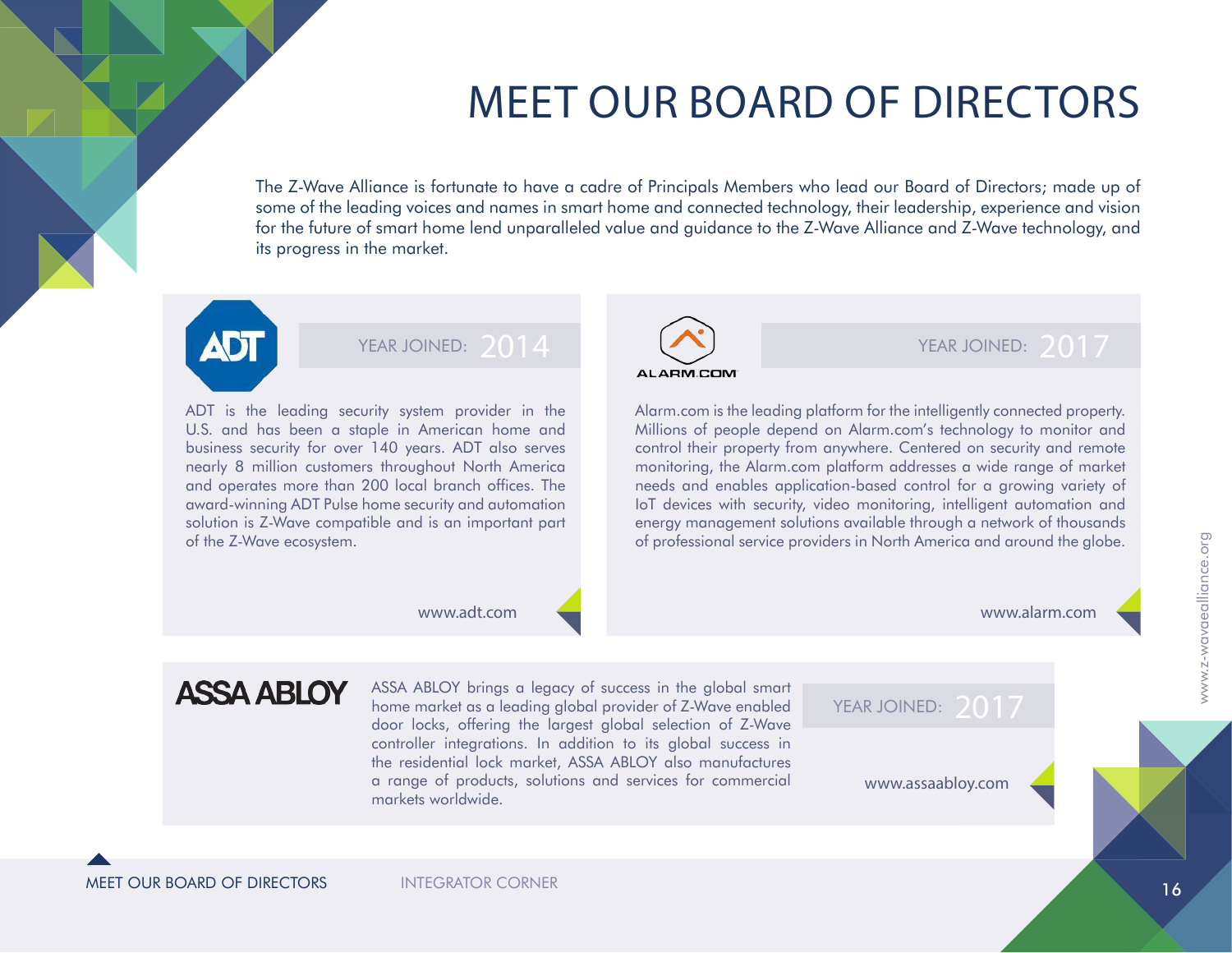

#### YEAR JOINED: 2017

Huawei is a leading global information and communications technology (ICT) solutions provider with innovative solutions, products and services used in more than 170 countries and regions. Many Z-Wave Alliance member companies, including Aeon Labs, LEEDARSON and FIBARO are part of Huawei's OceanConnect pre-integrated IoT ecosystem.

www.huawei.com



#### YEAR JOINED: 2011

A founding member of the Z-Wave Alliance, Ingersoll Rand created Nexia, a brand of the comfort technology leader. Nexia is a leading smart home system powered primarily by Z-Wave and Wi-Fi technology that allows users to expand their systems with hundreds of devices from some of the nation's top manufacturers to create a truly smart home that adjusts to busy lives.

www.nexiahome.com

### **JASCO**<sup>®</sup>

#### YEAR JOINED: 2011

Jasco provides one of the most comprehensive product offerings in home automation, lighting, security, home entertainment, power and mobility products, partnering with leading home brands such as GE®, Philips®, Honeywell® to design and develop products to simplify and connect the home.

www.byjasco.com



Established in 2001, LEEDARSON is a leading provider of lighting solutions, security and intelligent lighting control, sensing and communication systems and specializes in smart, energy-saving technologies. LEEDARSON has become a widely respected organization in the connected home and IoT markets, offering solutions built for residential, commercial and industrial applications and continue to integrate Z-Wave interoperability into its many product lines.

www.leedarson.com

YEAR JOINED: 2017

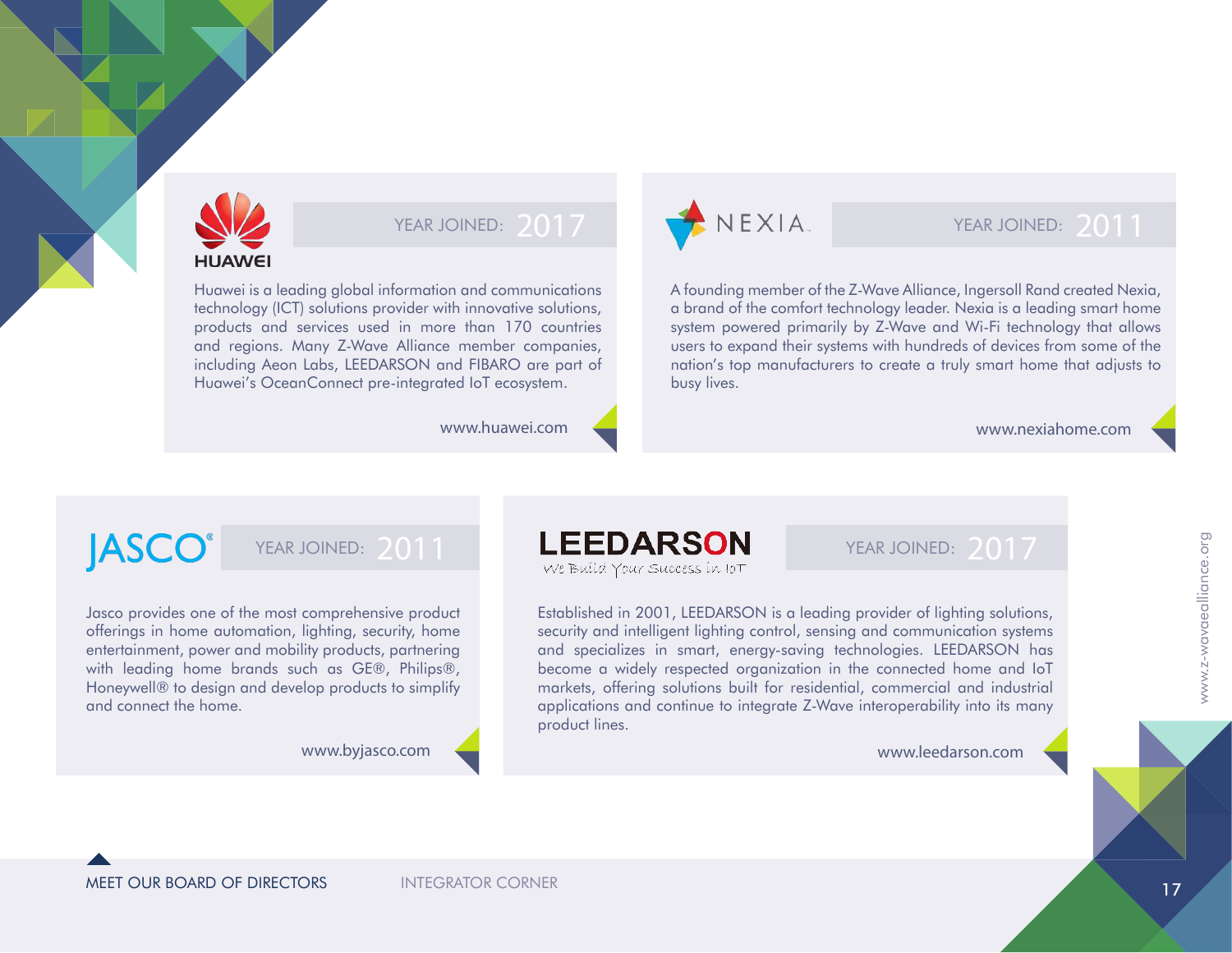### **AV NORTEK** SECURITY & CONTROL

Nortek Security & Control, LLC (NSC) is a leader in wireless Security, Home Automation and Personal Safety systems and devices. NSC has more than 4 million commercial, residential, and personal systems deployed and more than 20 million connected wireless devices. NSC is transforming the Security, Smart Home, Personal Health and Wellness markets with its trusted brands: 2GIG®, Linear®, Numera® and GoControl®.

# YEAR JOINED:

### $\bigoplus$  LG U<sup>+</sup>

#### YEAR JOINED: 2014

LG Uplus, Korea's leading telecommunications operator and an affiliate of LG Group, provides diverse and comprehensive wireline and wireless convergence services for home and personal services. The company was formed through the strategic merging of LG Telecom, LG Dacom, and LG Powercom, which together now operate as LG Uplus.

http://www.uplus.co.kr/en/



#### YEAR JOINED: 2018

Silicon Labs acquired Z-Wave from Sigma Designs in 2018 and is a leading provider of silicon, software and solutions for a smarter, more connected world. Their award-winning technologies are shaping the future of the Internet of Things, Internet infrastructure, industrial automation, consumer and automotive markets. Their world-class engineering team creates products focused on performance, energy savings, connectivity and simplicity.

www.silabs.com

### **& SmartThings**

YEAR JOINED: 2015

SmartThings is an open platform that offers users the easiest way to turn their home into a smart home, bringing peace of mind, savings, and convenience. The system consists of a central Hub that can communicate with over 150 devices and is controlled through a single mobile app. The SmartThings home control platform, which works with Z-Wave, is at the forefront of connected home systems that are bringing smart technology to a rapidly growing audience and making homes more intelligent.

www.smartthings.com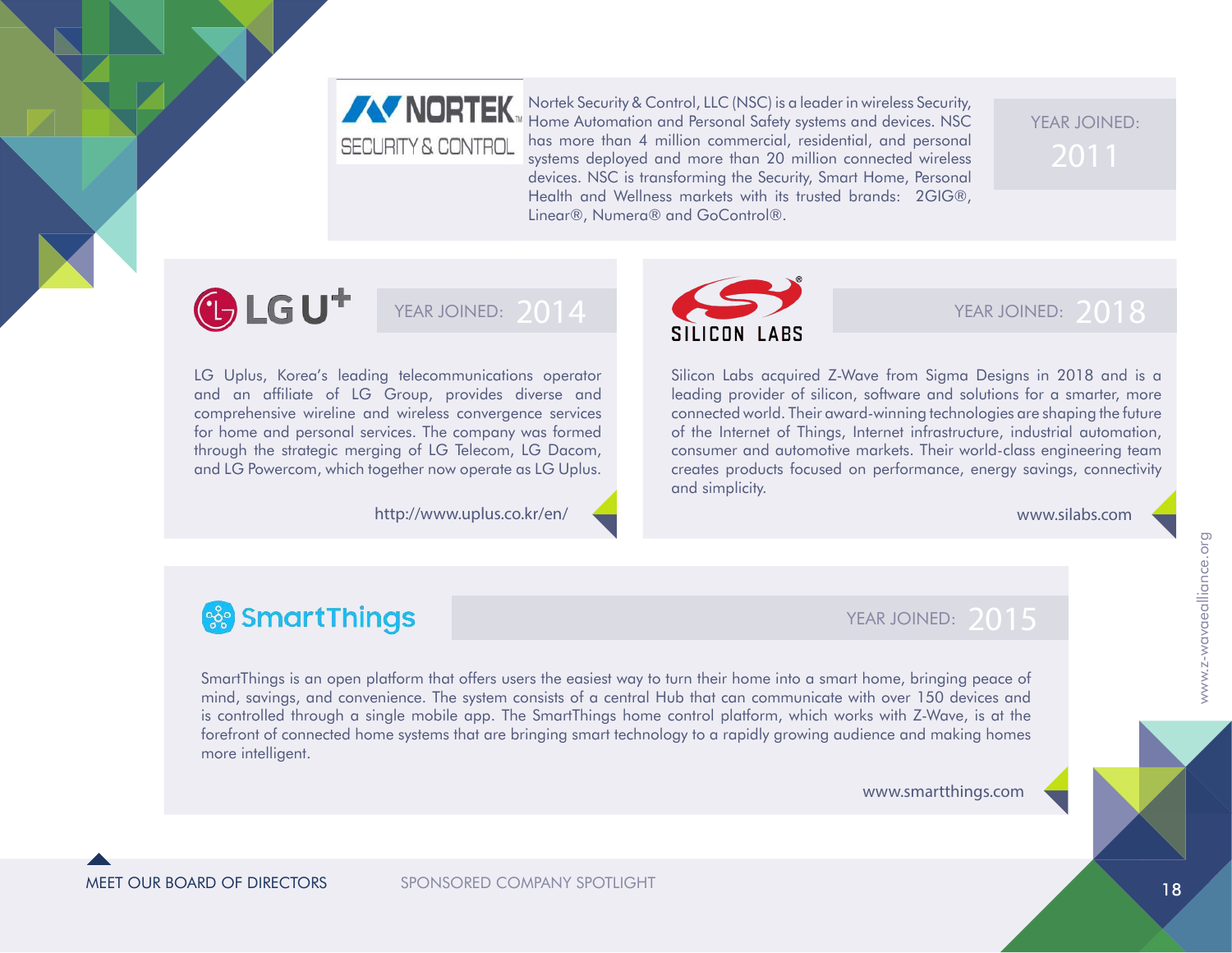

#### **LEEDARSON** We Build Your Success in IOT

#### CAN YOU TELL US ABOUT LEEDARSON?

Based in Xiamen, China, LEEDARSON is an ODM/OEM, starting in 2000 with traditional lighting. By 2010, we expanded into IoT with connected lighting and then quickly progressed with a full array of products including sensors, controls and IP products. LEEDARSON not only develops products from a customer's PRD or spec, but we also have our own line of products ready for private labeling. Having this ability drastically cuts our customer's time to market. LEEDARSON is fully invested in IoT and is a board member of many alliances and consortiums, including the Z-Wave Alliance.

#### WHAT WOULD YOU SAY IS THE BIGGEST DIFFERENTIATOR FOR Z-WAVE IN THE MARKET?

Simplicity of implementing the profile and the focus on security with initiatives like Z-Wave Security 2 (S2) and SmartStart. A customer's biggest concern is a complex device or ecosystem setup and the lack of security. Z-Wave has conquered these two aspects in the residential market and it plays well in the security channel. The key now is to take that success and push into the commercial space and beyond. With the tremendous support from Silicon Labs, Z-Wave has a bright future and will continue to be a major player in the IoT space.

### SPONSORED COMPANY SPOTLIGHT

#### WHAT WOULD YOU SAY IS THE NEXT BIGGEST TREND IN THE SMART HOME SPACE?

LEEDARSON has customers in 81 countries throughout the world. This gives us a unique perspective and insight into the IoT market. It's obvious that voice control is the huge trend right now. At LEEDARSON, we're finding new and innovative ways to include voice control like integrating it into smart lighting fixtures. We're also seeing AI starting to take shape in the form of predictive analytics through data mining, predictive modelling and machine learning. We're also seeing more emphasis on edge computing and this is an area that LEEDARSON is pushing into as well.

#### WHAT'S NEW FROM LEEDARSON IN 2019?

We are very excited about our "total solution" white label offering called ARNOO. ARNOO is a platform consisting of cloud, app and a full array of IoT devices. LEEDARSON is incredibly flexible with ARNOO allowing our customers to pick what aspects of the solution they need. If they want the complete solution, great! If they just need our IoT products and want to use their own app and cloud, that's great too. We're also offering modules and combo module solutions for those customers that need a product to support a specific protocol or multiple protocols. We know that not every customer's needs are the same. So, providing incredible flexibility to them is very important to us.

#### WHAT MAKES LEEDARSON UNIQUE?

Our innovation, quality, scale and speed are what makes us unique. Our customers love our innovation and willingness to push the boundaries and it's certainly one of our stronger suits. We have a tremendous amount of resources dedicated to R&D and engineering who are focused on creating new IoT solutions that both meet current trends and push the boundaries of where smart technology is going. We also have our facility in Taiwan called, XLab. XLab focuses on advanced IoT technologies and that feeds back into our traditional engineering and R&D. When it comes to quality, we meet the highest standards from Six Sigma and CNAS and continually pass very stringent customer audits. Furthermore, when you manufacture and export over 65 million pieces per month and can adjust your manufacturing lines at a moment's notice, that provides huge scale and speed advantages to our customers.

The motto at LEEDARSON is "BUILDING YOUR SUCCESS IN IOT" because our customer's success is our success. Learn more at www.leedarson.com.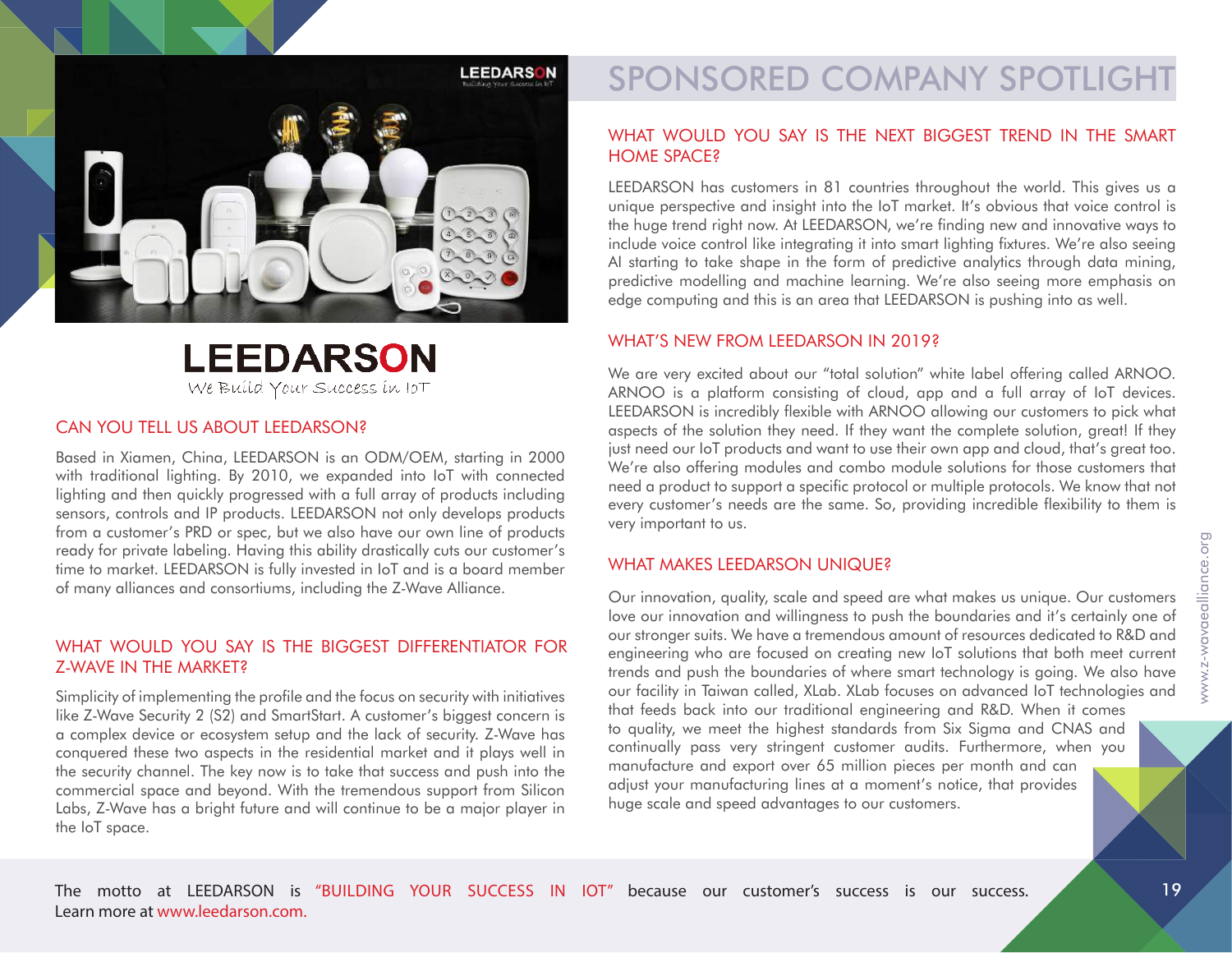### SPONSORED COMPANY SPOTLIGHT

# MCO LIOME

As a professional manufacturer, MCOHome is committed to developing the IoT market, providing new end controlling Z-Wave devices with competitive price for consumers. The product line includes micro modules, power switches, thermostats, air quality monitors and customized hardware. All products are compliant with the CE, ETL, UL, FCC, RoHs or other standards you may need.

MCOHome's new intelligent heat pump thermostat MH-F500 is compatible with most heating, cooling and heat pump systems, is designed with the Z-Wave Plus standard to be compatible with the larger Z-Wave ecosystem to provide effective energy management and climate control for your home. For more product information, please visit our website at www.mcohome.com.

#### MH-F500 HEAT PUMP / REGULAR AC THERMOSTAT





Features & Specification

- Capacitive touch panel with 4.2" LCD display
- Programming options to fit any lifestyle.
- Applied to control heat pump system (up to 3H/2C) and regular AC system
- Power Supply: AC24V, 50/60HZ
- Dimension: 100.5\* 100.5\*21.8mm
- Hole Pitch: 60mm/82mm

**SECURITY Z-WAVE PLUS STREAM CAMERAS BUILT IN 5MP CAMERA 7" HD TOUCHSCREEN** LTE & WI-FI DUAL PATH **ON-SCREEN DIAGNOSTICS** 

**County** 

### THE BEST HUB ON THE MARKET

12.55 P

www.z-wavaealliance.org www.z-wavaealliance.org

**CECT**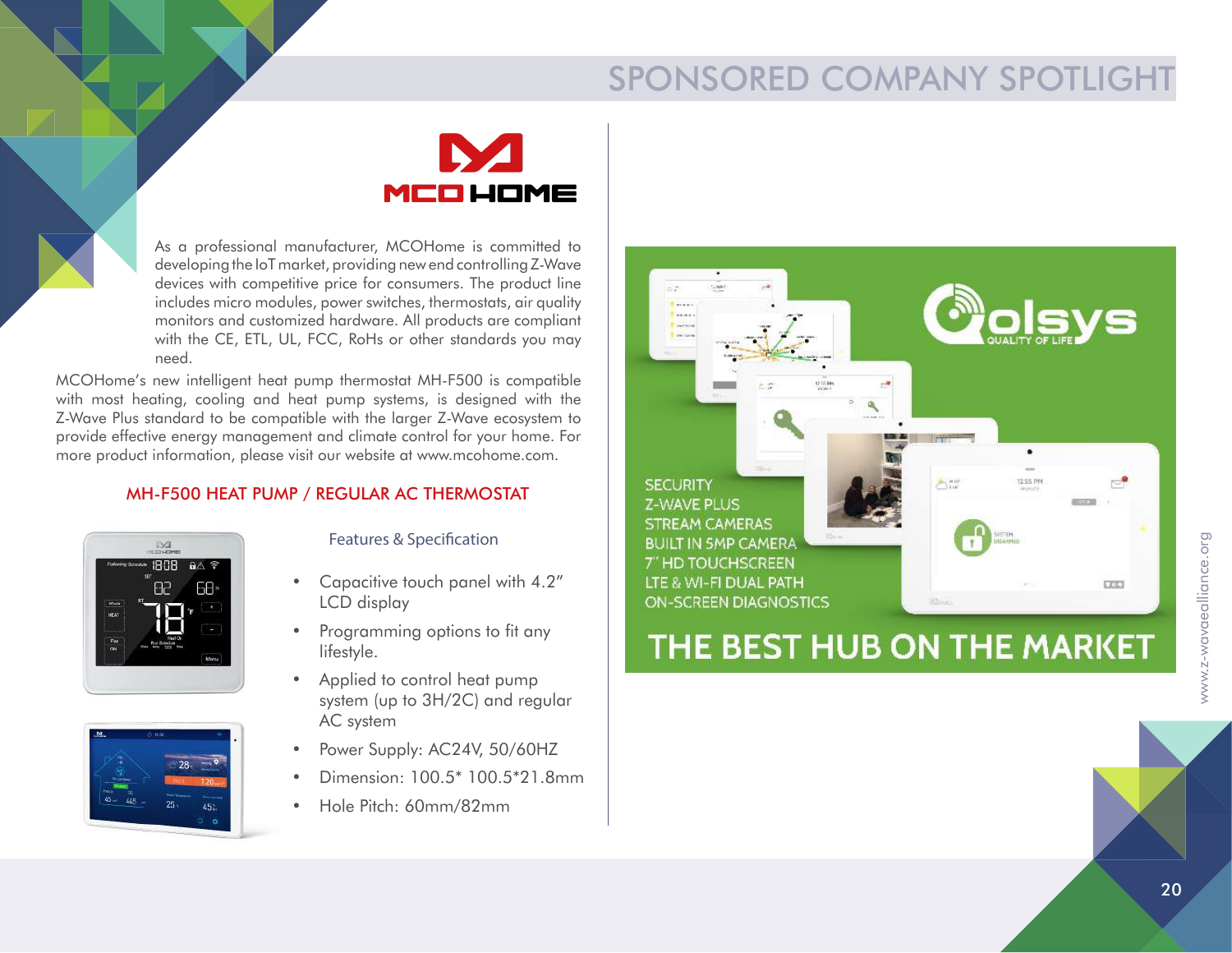### SPONSORED COMPANY SPOTLIGHT

## **FIBARO HOME INTELLIGENCE**

Upon installation, smart home systems bring new levels of intelligence to their environment, but real benefits begin to accumulate when those systems are capable of continued learning and intelligence. Consumer adoption of smart home products is rapidly growing and manufacturers like FIBARO, now owned by the Nice Group, are capitalizing on the opportunity to deliver advanced, flexible smart home solutions that can be tailored to match any consumer lifestyle.

At CES 2019, FIBARO is launching the all-new Home Center App which serves as the central interface where users can fully manage their FIBARO smart home system. The new app is the first system-based smart home application leveraging machine learning and predictive analysis to intelligently suggest automations and actions directly back to the user.

The Home Center App makes suggestions based off several factors including:

- Past actions taken by the user
- Daily routines such as waking up at certain times, leaving or returning from work
- Switching lights on and off at certain times in specific areas of the home.

The FIBARO smart home system collects this data and is able to make data-driven recommendations about which automations are the most useful and can save the user time and energy usage. The Home Center app gives smart home integrators the opportunity to deliver the most value to their customer. Localized control over the FIBARO system via is an important feature that gives users the peace of mind, knowing that they can still activate their favorite scenes or control their devices even if the internet connection is down.

#### FIBARO BROADENS THE SMART HOME WITH FLEXIBLE IOT SOLUTIONS

#### MEET SMART IMPLANT

But what if consumers want to integrate the devices they already own into their larger smart home ecosystem? FIBARO's new Z-Wave compatible Smart Implant enables just that. The new Smart Implant by FIBARO can be installed in "dumb" devices to add the intelligence of Z-Wave wireless connectivity so they can be integrated into the larger smart home system.

#### HOW DOES IT WORK?

- This bridge-type device leverages the flexibility of the device's inputs combined with the on-board Z-Wave 500 Series chip.
- The FIBARO Smart Implant then receives a transmission signal from the desired device, stores that information, and transmit it via Z-Wave to the certified controller.
- Smart Implant continues to pass the signal on to the rest of the device.
- The Smart Implant can be connected to any device compatible with the device's input and output, including home security systems, gate controllers, shades, thermostats, switches, and many more.

In addition to the 58% of today's consumers with smart home devices, the market is still growing and showing no signs of slowing down. Z-Wave Alliance member companies like FIBARO continue to deliver practical solutions that align with the broader trend of building a context-aware smart home by leveraging AI and machine learning. Factors like adding security and convenience to their home is driving consumers to seek out these efficiencies and Z-Wave will continue to serve as a catalyst for mainstream adoption in the year ahead.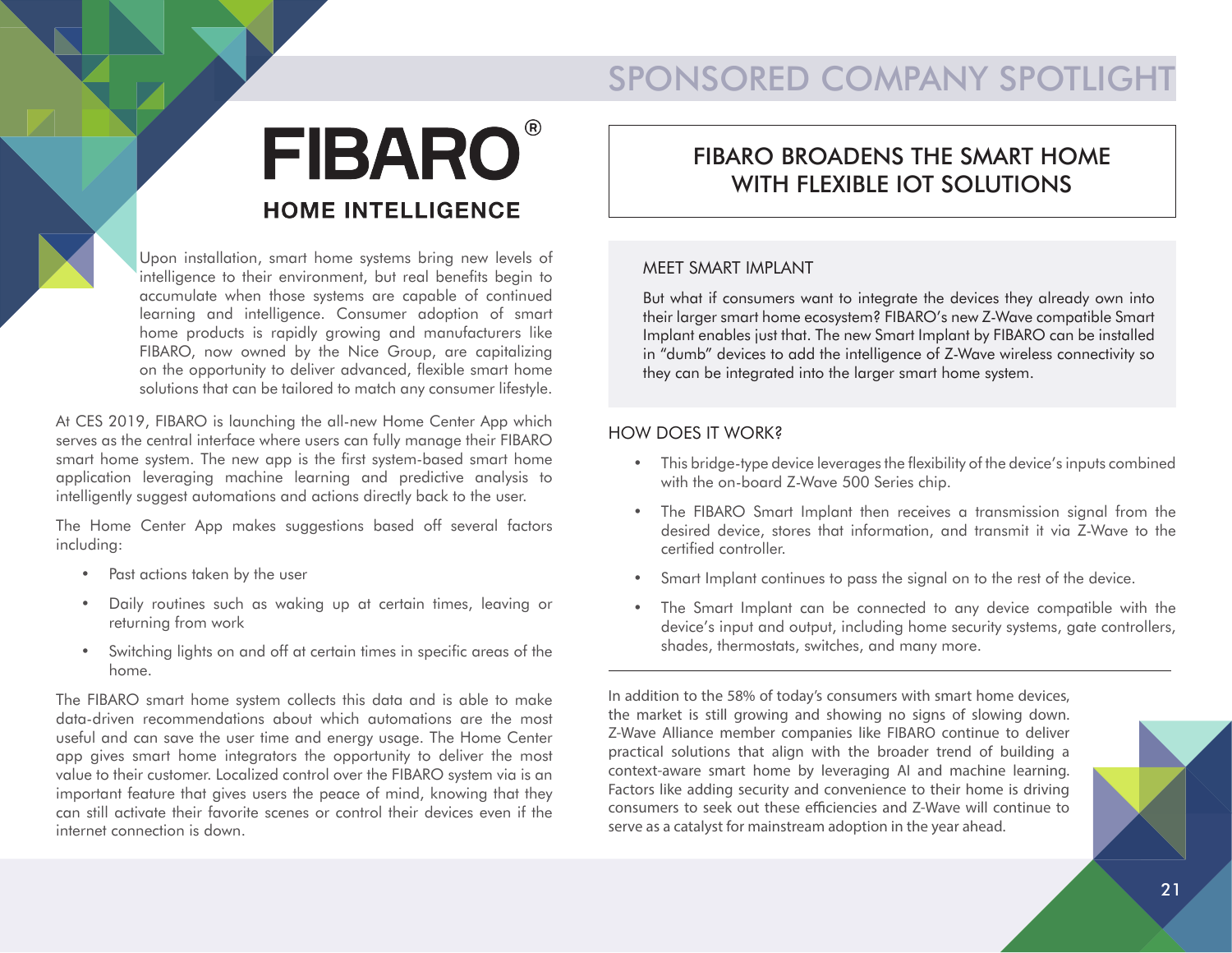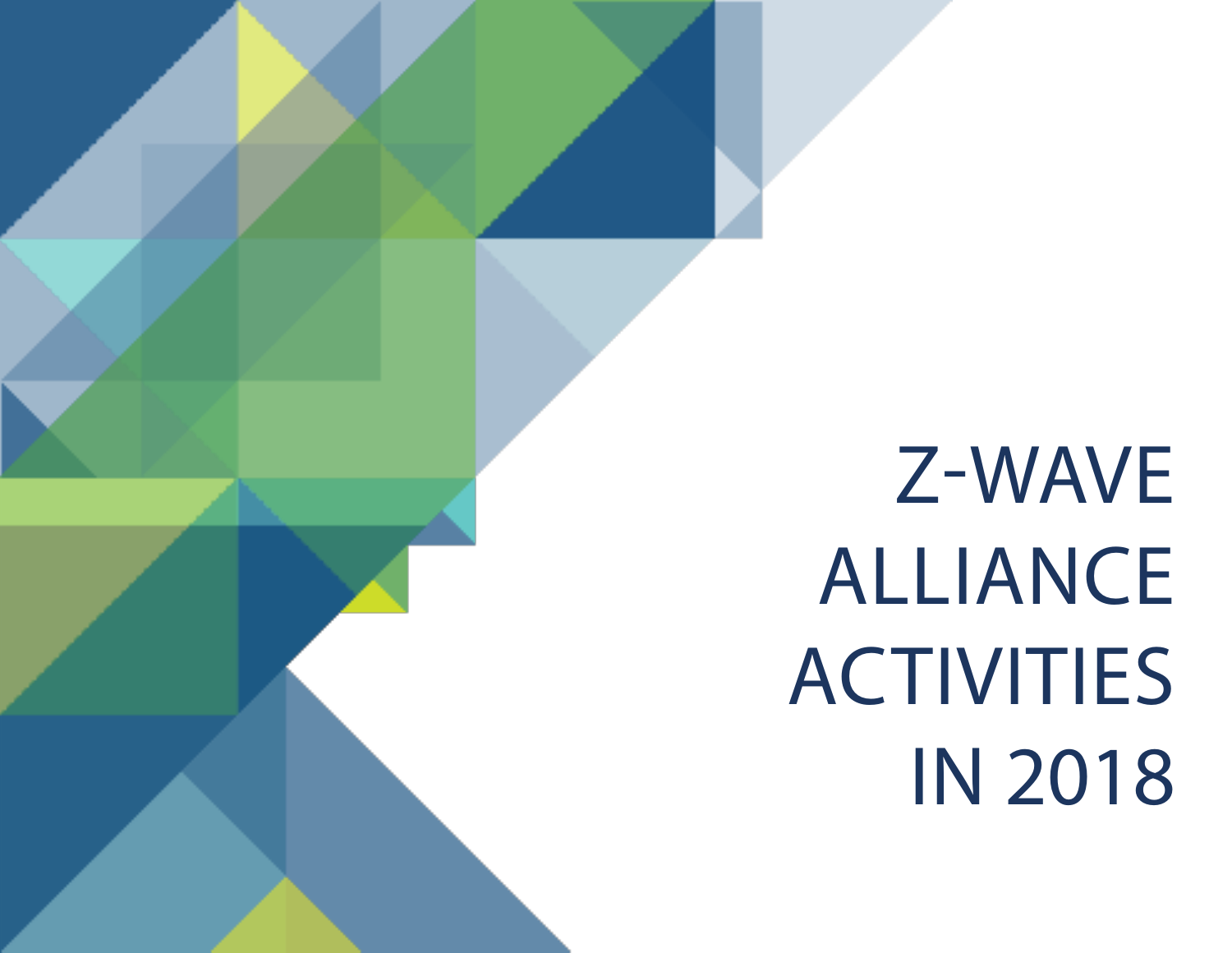# #ZWAVE ALLIANCE: GROWTH & INCREASED SHARE-OF-VOICE ACROSS SOCIAL MEDIA

In 2015, Z-Wave Alliance kicked off a social media overhaul to strengthen both the Alliance and Z-Wave technology's presence across key platforms, and to bolster the Alliance's share-of-voice and leadership in the smart home industry. The  $@ZW$ ave Alliance handle was set up across Twitter, Facebook, LinkedIn, and eventually, Instagram to engage members and key industry stakeholders in learning more about Z-Wave, activities and initiatives within the Alliance, and generate industry-wide interest.

A separate B2C focusing @ZWave handle was set up to focus on sharing the benefits of Z-Wave, new products with Z-Wave, and join the consumer conversations across Twitter, Facebook, LinkedIn and Instagram.

Since 2015, both the Alliance and Z-Wave have seen a surge in growth across all social platforms.





#ZWAVE ALLIANCE THE Z-WAVE NEWSLETTER SPEAKING & EVENTS

Z-WAVE SUMMIT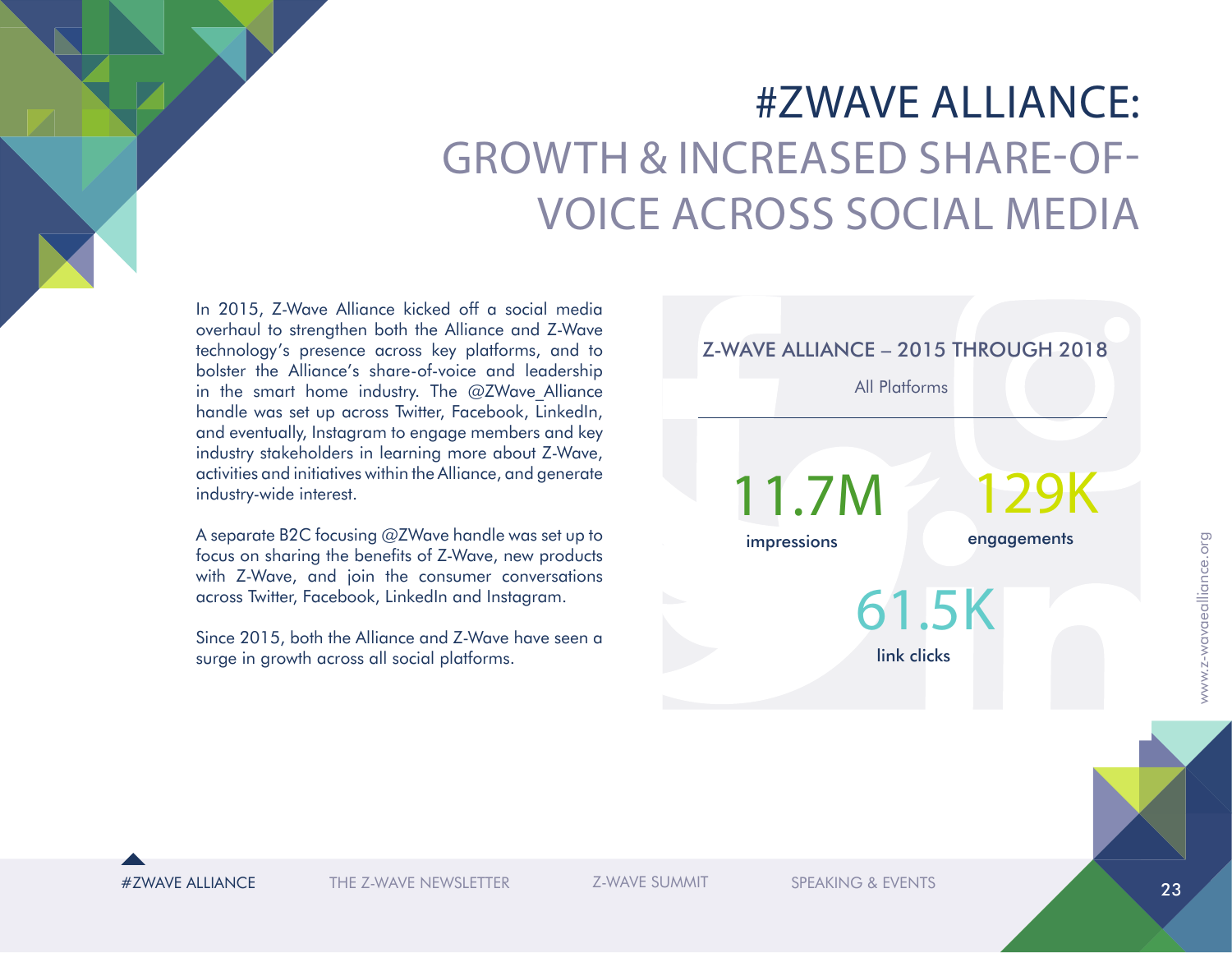

#### 8.6M+ impressions

10.3K+ impressions

73M potentially reached users

- TWITTER Twitter has been the biggest platform for organic impressions (number of times a post was viewed), with over 8.6M impressions since March 2015.
	- The Alliance Twitter account grew from just a few hundred followers in March 2015 to now over 10.3K followers as of November 2018. We attribute this growth to a steady stream of outbound content and news-sharing, as well as commitment to engagement with key industry influencers, manufacturers, integrators, tradeshows and other large audiences in the smart home social media sphere.
	- The potential reach for all messages sent between March 2015 and November 2018 is almost 73M users.



#ZWAVE ALLIANCE THE Z-WAVE NEWSLETTER Z-WAVE SUMMIT SPEAKING & EVENTS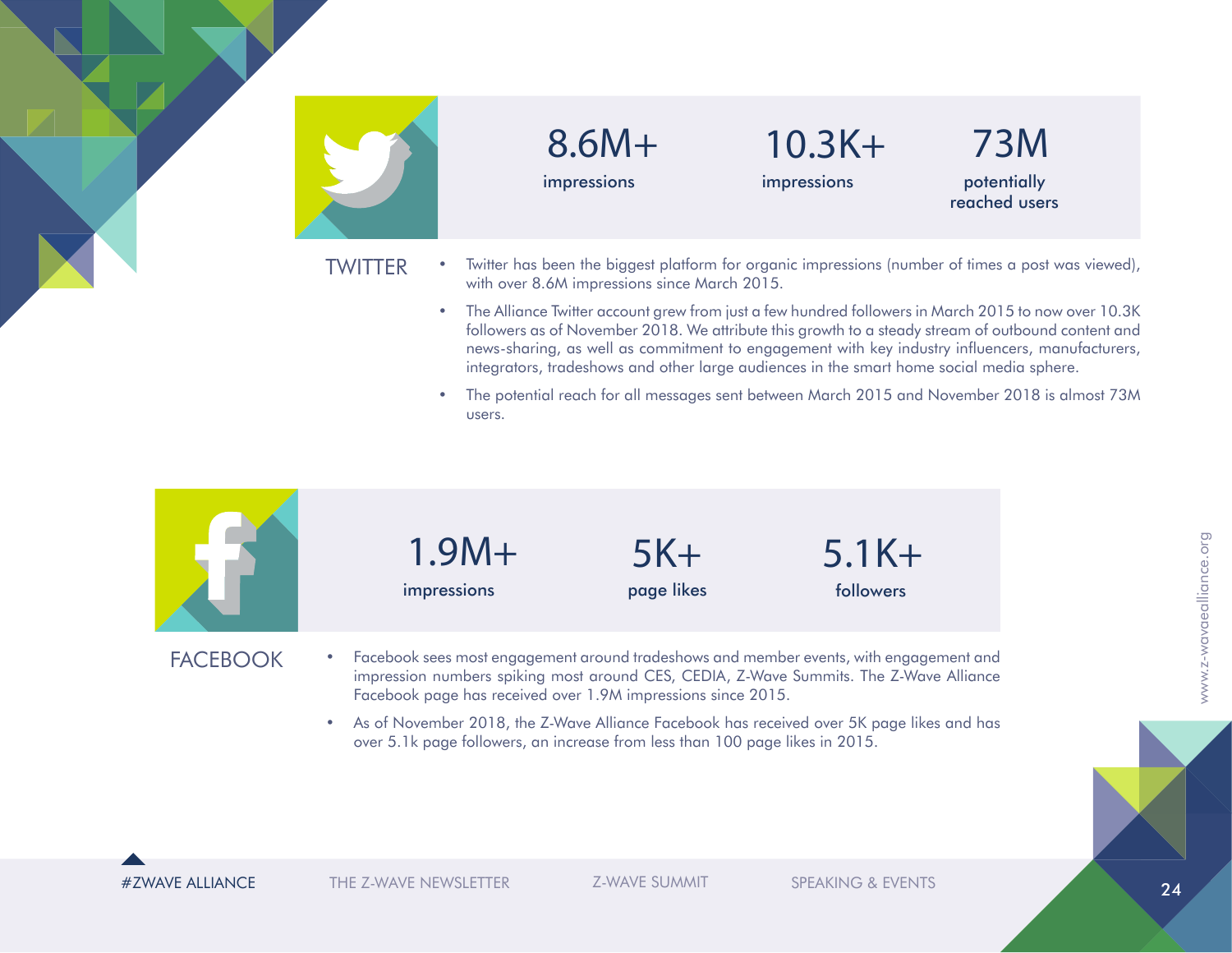

- The Alliance LinkedIn boasts an average of 850 impressions per day, with over half a million users reached in the last 3 years.
- Top Posts:



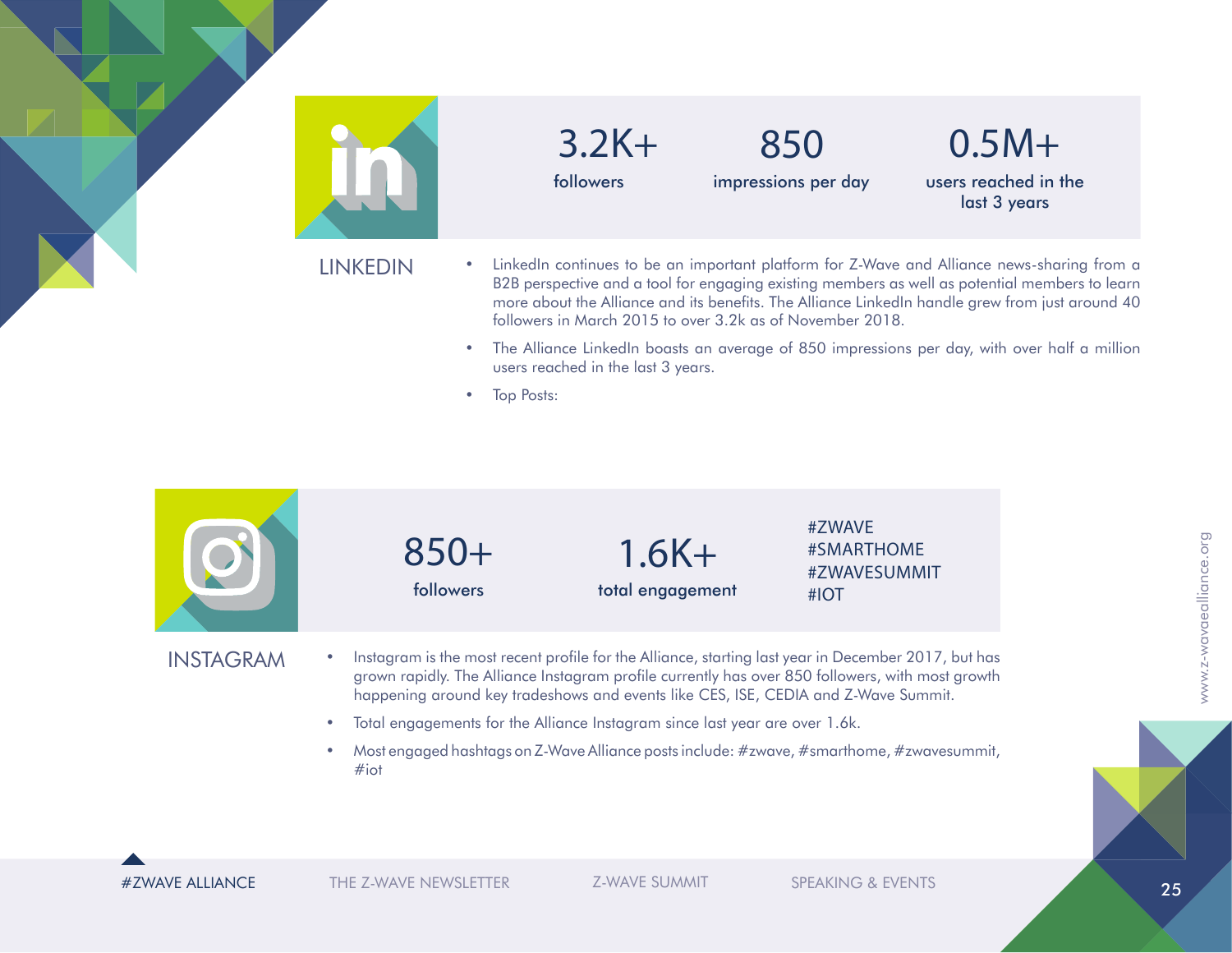# THE Z-WAVE NEWSLETTER: A VOICE FOR THE SMART HOME COMMUNITY

#### A QUICK LOOK :

- Open rates of of an earlier version pre-2016 newsletter hovered around 10%. Currently, the open rates average 30-50% to a list of over 8,000 with an unsubscribe rate of between 0.1 and 0.2%.
- The June 2018 newsletter garnered the highest open rate to date with over 62% opening the issue on mid-year updates and seasonal selling.
- The newsletter has included contributed articles from Alliance members such as: Aeotec, Fibaro, GOAP/Qubino, Systech, Tech Design Associates, Vemarsas, A.I. Home Automation, Wirefree, Luminous Technology, Indome, Conundrum Smart Home Automation Solutions, and many others.
- It has also published contributed pieces from industry thought leaders like: Argus Insights, Z-Wave Zone blog, Parks Associates and PlumChoice.
- In 2017, the Z-Wave Newsletter won the 2017 PR Daily Content Marketing Award in the E-Newsletter category

The Z-Wave Alliance has experienced exponential growth over the last few years, with membership and device certification on the rise. In July 2016, the Alliance relaunched the Z-Wave Newsletter with a mission of demonstrate our growth and representing our collective leadership in the smart home industry with a professional and originally curated newsletter for Z-Wave members, influencers, press and professionals in the smart home space.

With original content from members and industry influencers, monthly editorial themes relevant to the smart home industry, and a look behind the scenes at the work the Alliance and its members are doing in the space, the newsletter serves as a vessel to amplify the message of Z-Wave's importance and growth for the future of IoT.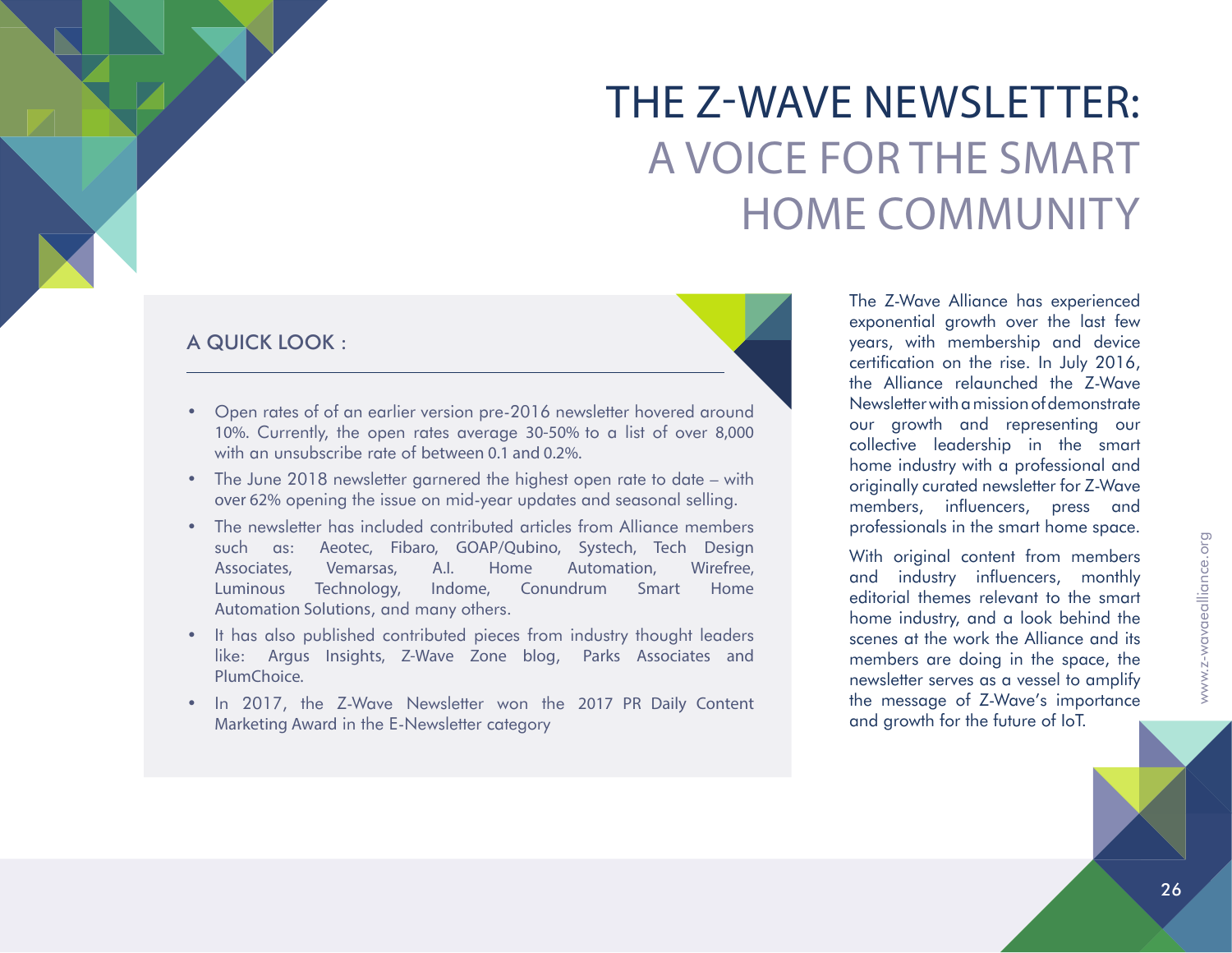# Z-WAVE SUMMIT: CREATING A GLOBAL VENUE FOR IOT ENGAGEMENT + EDUCATION

Twice a year, the Z-Wave Alliance holds a fall and spring version of the Z-Wave Summit, a global event designed to bring together marketers, product designers and developers, decision-makers and other members along with industry outsiders, media, analysts and influencers to discuss the state of IoT and opportunities for Z-Wave that exist within it. The Z-Wave Summit is an opportunity for those in the Alliance and others who want to learn more about Z-Wave, the Alliance, and all of the benefits of being involved in one of the leading IoT wireless protocols in the industry today.

The event is split into two tracks — business/marketing and technical — each with content directed toward the different audiences. Attendees listen to and participated in a series of engaging panels, fireside chats, and workshops led by industry leaders and peers on smart home and IoT. Throughout the Summit, attendees gain valuable knowledge on market trends from thought leaders and analysts and hear about case studies and implementing Z-Wave in different IoT applications.

The most recent Z-Wave US Fall Summit in September 2018 welcomed over 170 attendees across the Z-Wave ecosystem, the highest yet for the bi-annual event.

Throughout the years, the Summit has transformed from a small gathering of members to the primary venue for Z-Wave education, idea-sharing, and engagement for those involved with Z-Wave in the IoT and smart home. Keynote and main stage speakers have included Google, Strategy Analytics, Parks Associates, BBC and others.

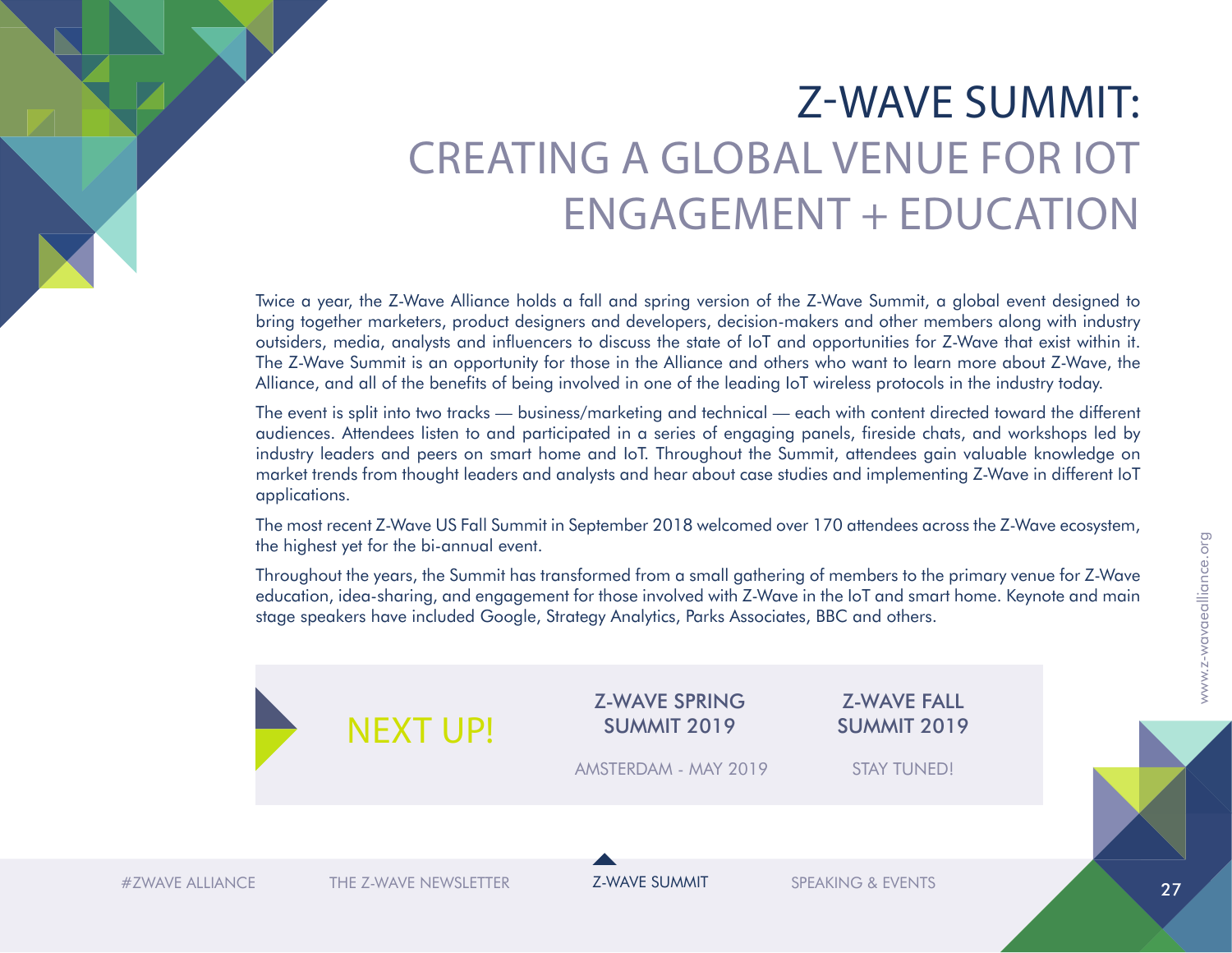### Z-WAVE ALLIANCE ON THE ROAD SPEAKING & EVENTS

Tradeshows are an important aspect Z-Wave education and advocacy in the smart home and other industry vertical markets. The Alliance and its members regularly exhibit at major technology events such as CES, CEDIA, ISE, ISC West, CEATEC, and others. The Z-Wave Pavilion is the core center for exhibition at these events, a larger floor space made up of smaller stands featuring members demonstrating new products and solutions featuring Z-Wave. The interoperability wall shows off a wide range of Z-Wave products across categories like smart locks, lighting, sensors, hubs, accessories and more. The Z-Wave Pavilion is a fixture of the smart home presence at industry trade shows, and represents the growing interest in and support of Z-Wave technology in a range of industry verticals and audiences.

- The Alliance has hosted the Z-Wave Pavilion at over one hundred events & trade shows around the globe.
- ▶ The 2019 Z-Wave Pavilion at CES is the largest booth in the Sands Smart Home Marketplace at the show and also features the Z-Wave Experience House - a walk-through smart home set up with Z-Wave devices.
- Trade shows and events are a great opportunity for members to showcase new products, talk to customers, press and stakeholders in person, and accelerate the message of smart home to new audiences and industries.

Another aspect of trade show brand awareness and thought leadership initiatives are speaking opportunities, often presented by the Alliance's executive director, Mitchell Klein or other Z-Wave representatives across both marketing and technical fields.



#ZWAVE ALLIANCE THE Z-WAVE NEWSLETTER Z-WAVE SUMMIT SPEAKING & EVENTS

www.z-wavaealliance.org

www.z-wavaealliance.org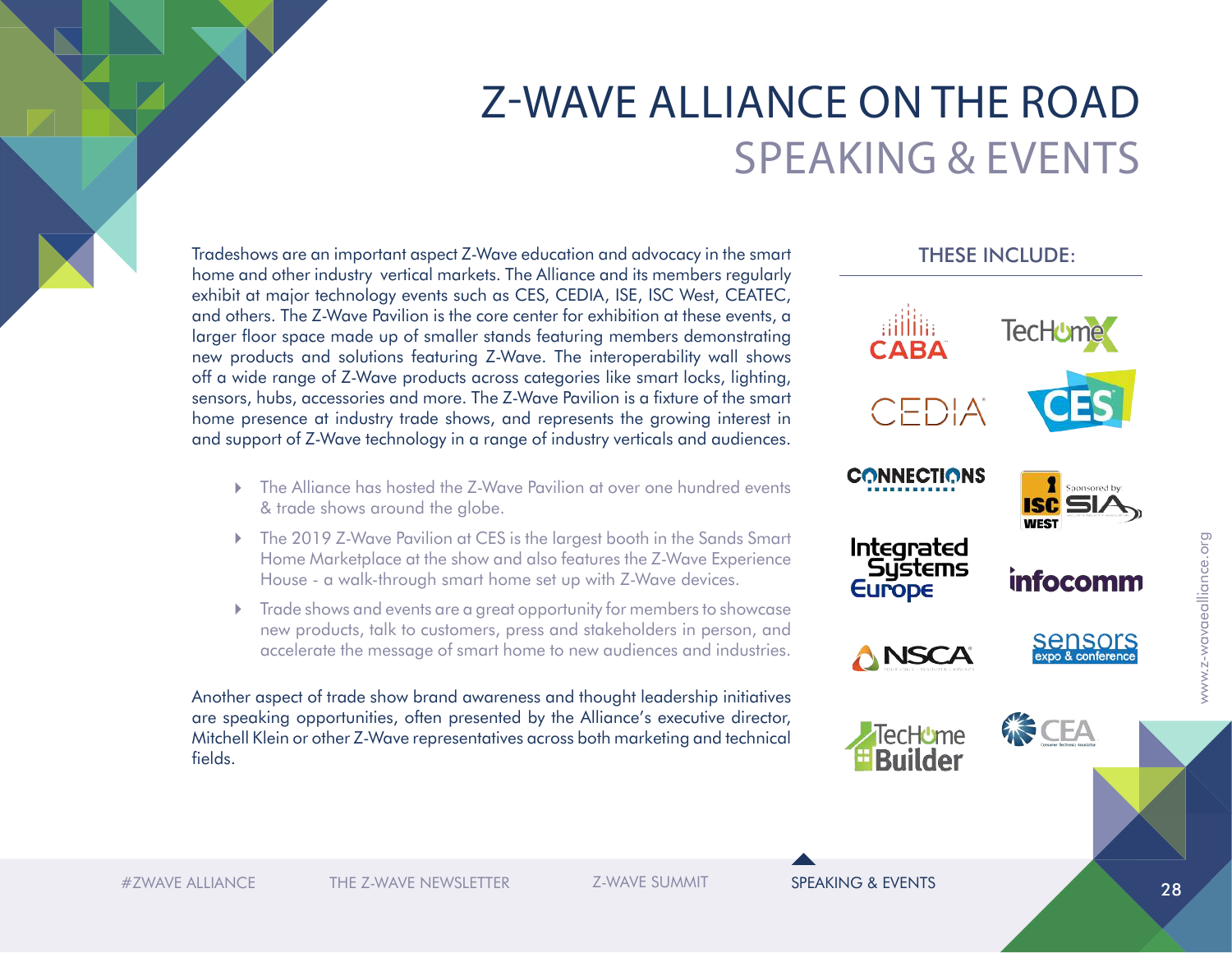# LOOKING AHEAD - CONNECT WITH Z-WAVE



Find us at CES 2019 - Sands Booth 41917

www.z-wavealliance.org

For information on joining the Z-Wave Alliance, contact Membership & Events Director Janet Collins.

To connect with the Z-Wave Alliance Board of Directors or leadership for an interview or quote, reach out to Caster Communications at zwave@castercomm.com



Z-Wave® is a registered trademark of Silicon Labs and its subsidiaries in the United States and other countries.